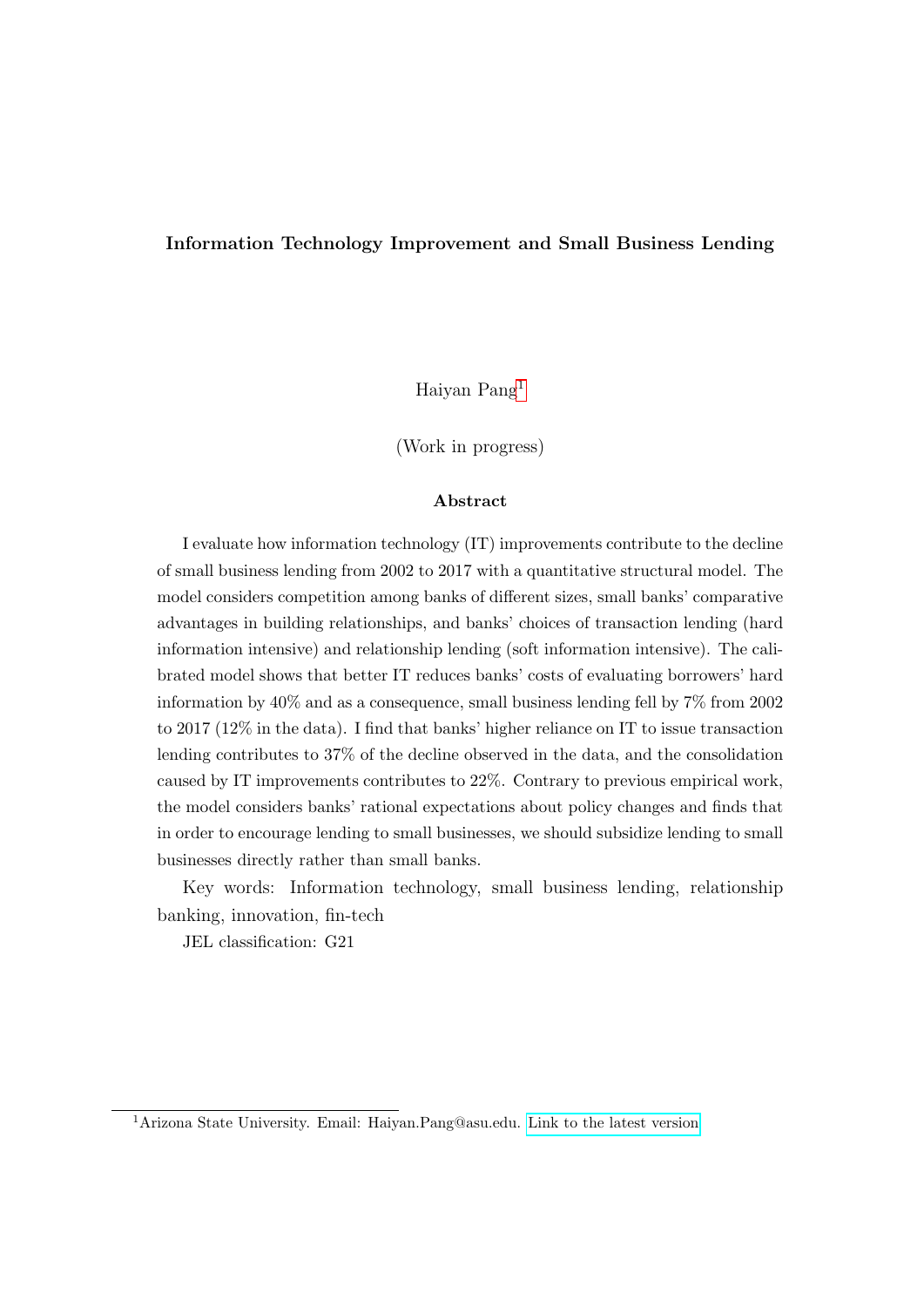U.S. commercial banks have reduced loans to small businesses (defined as commercial and industrial [C&I] loans of less than \$1 million) by 12%, from \$340 billion to \$300 billion (measured in 2017 U.S. dollars) and small business loans as a share of total bank loans has declined from 6.7% to 3.5%, from 2002 to 2017. A decline in small business lending may generate important costs for the economy. Small businesses with fewer than 500 employees contributed to  $62\%$  $62\%$  $62\%$  of the net new jobs in the U.S. from 1992 to  $2010^2$ . In 2017, more than 80% of small businesses saw bank credit as their major financing source, but only 53% of small business applicants were approved for all of the financing sought (the 2017 Small Business Credit Survey). The reallocation of bank loans from small to large firms may increase large firms' market power in local labor markets and thus, result in a decline of workers' wages [\(Azar, Marinescu and Steinbaum, 2017\)](#page-25-0). As is suggested by [Berger](#page-25-1) [et al.](#page-25-1) [\(2005\)](#page-25-1) and [Stein](#page-29-0) [\(2002\)](#page-29-0), this decline of small business lending may result from an increasing concentration in the US banking market, which comes from the improvement of information technology [\(Hayashi, Li and Wang, 2017;](#page-28-0) [Sullivan and Wang, 2013\)](#page-29-1). In addition, [Liberti and Petersen](#page-28-1) [\(2017\)](#page-28-1) suggest that information technology improvements may lower the evaluation costs of quantitative, objective hard information more than those of qualitative, subjective soft information. Thus, these improvements may have increased banks' advantage in hard information intensive transaction lending to large corporations over soft information intensive relationship lending to small businesses. This paper evaluates the effects of information technology (IT) improvements on small business lending and what can be done to combat this trend if necessary.

To study to what extent IT improvements can reduce banks' lending to small businesses, I build a quantitative structural framework with a dynamic model of relationship banking. In the model, I distinguish between relationship lending and transaction lending. Transaction lending is an "arm's length" transaction based on hard information about a borrower. In comparison, relationship lending is based on a borrower's hard information as well as soft information. As noted by [Liberti and Petersen](#page-28-1) [\(2017\)](#page-28-1), hard information is machine readable and quantifiable, but soft information is usually subjective, and its collection and evaluation are usually not separable and is expensive to collect. Therefore I assume that it is expensive for banks to build relationships with borrowers. Small business borrowers are modeled as risky borrowers. Small borrowers are risky for banks because of insufficient credit histories and low credit scores (according to the 2017 Small Business Credit Survey). For banks, lending to small borrowers is less profitable than lending to established businesses [\(Mills](#page-28-2)

<span id="page-1-0"></span><sup>2</sup>[The data are from https://www.stlouisfed.org/publications/regional-economist/april-2011/are-small](#page-28-2)[businesses-the-biggest-producers-of-jobs](#page-28-2)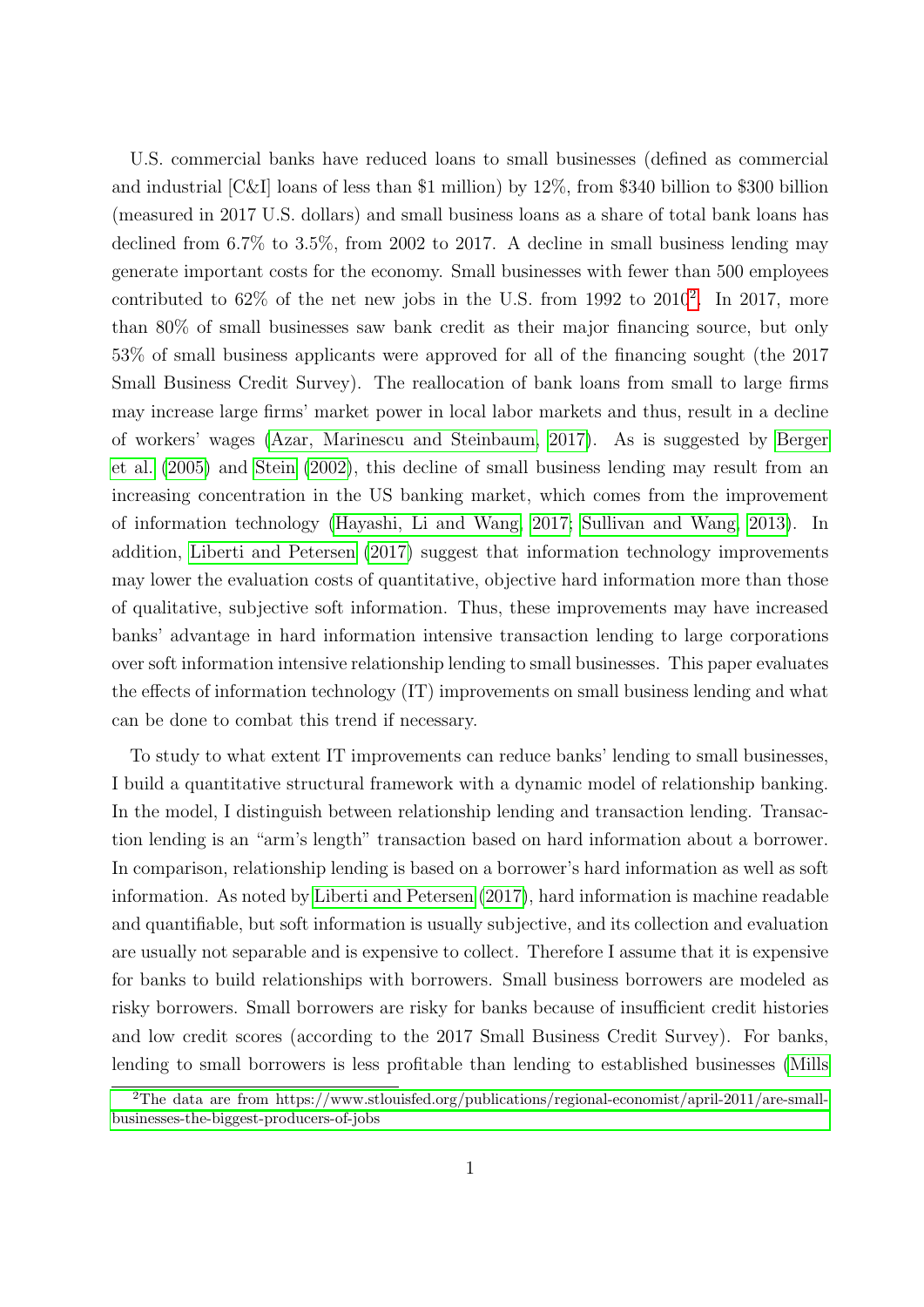[and McCarthy, 2016\)](#page-28-2). However, a bank can improve the returns from these borrowers by monitoring their cash flow and restructuring delinquent loans promptly [\(Bolton et al.,](#page-26-0) [2016\)](#page-26-0). In the model, lending with additional monitoring through bank-borrower relationships is relationship lending. Consequently, risky small borrowers are more likely to receive relationship loans than transaction loans [\(Boot and Thakor, 2000\)](#page-26-1)<sup>[3](#page-2-0)</sup>. The dynamic features of the model are built on [Hopenhayn](#page-28-3) [\(1992\)](#page-28-3). In the model, banks decide to grow or exit according to the advancing rate of lending technology and the competition in the deposit market. The bank size distribution is thus endogenous to IT improvements.

The model suggests two mechanisms by which IT improvements can reduce the amount of small business lending: a substitution effect between transaction and relationship lending and a crowding-out effect between large and small banks. [Liberti and Petersen](#page-28-1) [\(2017\)](#page-28-1) find that IT improvements favor the collection of hard information over soft information. I assume therefore that the cost of acquiring hard information decreases, but that the acquisition of soft information is as expensive as before<sup>[4](#page-2-1)</sup>. As a consequence, banks' profits from transaction lending increase more than those from relationship lending. Banks thus decrease the share of relationship loans in their portfolios. The second effect is the crowdingout effect, in which larger banks with smaller shares of small business lending gain market share. IT improvement increases the lending capacity of large banks more than that of small banks. IT improvement also intensifies competition in the deposit market and increases the cost of deposits. Small banks that face high costs of staying in the market will become less profitable and choose to exit. Overall, the share of small business lending declines. In both situations, if banks cannot increase their lending capacity enough, lending to small businesses falls.

I calibrate the model to the U.S. individual commercial bank data from 2002 to 2007 and from 2012 to 2017<sup>[5](#page-2-2)</sup>. I find that the technological advancements contribute to 58% of

<span id="page-2-0"></span><sup>3</sup>This assumption is a simplification of the reality. It does not mean that lending to large corporations requires no bank-borrower relationships at all. The conclusion in the model still holds as long as lending to small businesses more depends on bank-borrower relationships, which is suggested by [Chodorow-Reich](#page-27-0) [\(2013\)](#page-27-0).

<span id="page-2-1"></span><sup>4</sup>The assumption is a simplification of reality where the cost of acquiring hard information decreases faster than the cost of acquiring soft information. As is in [Liberti and Petersen](#page-28-1) [\(2017\)](#page-28-1), "Hard information is quantitative, easy to store and transmit in impersonal ways, and its information content is independent of the collection process. Technology has changed and continues to change the way we collect, process, and communicate information. This has fundamentally transformed the way financial markets and institutions operate. One of these changes is a greater reliance on hard relative to soft information in financial transactions. This has altered the design of financial institutions by moving decisions outside the traditional boundaries of organization."

<span id="page-2-2"></span><sup>&</sup>lt;sup>5</sup>I exclude data during the recessions because my model cannot explain fluctuations in the banking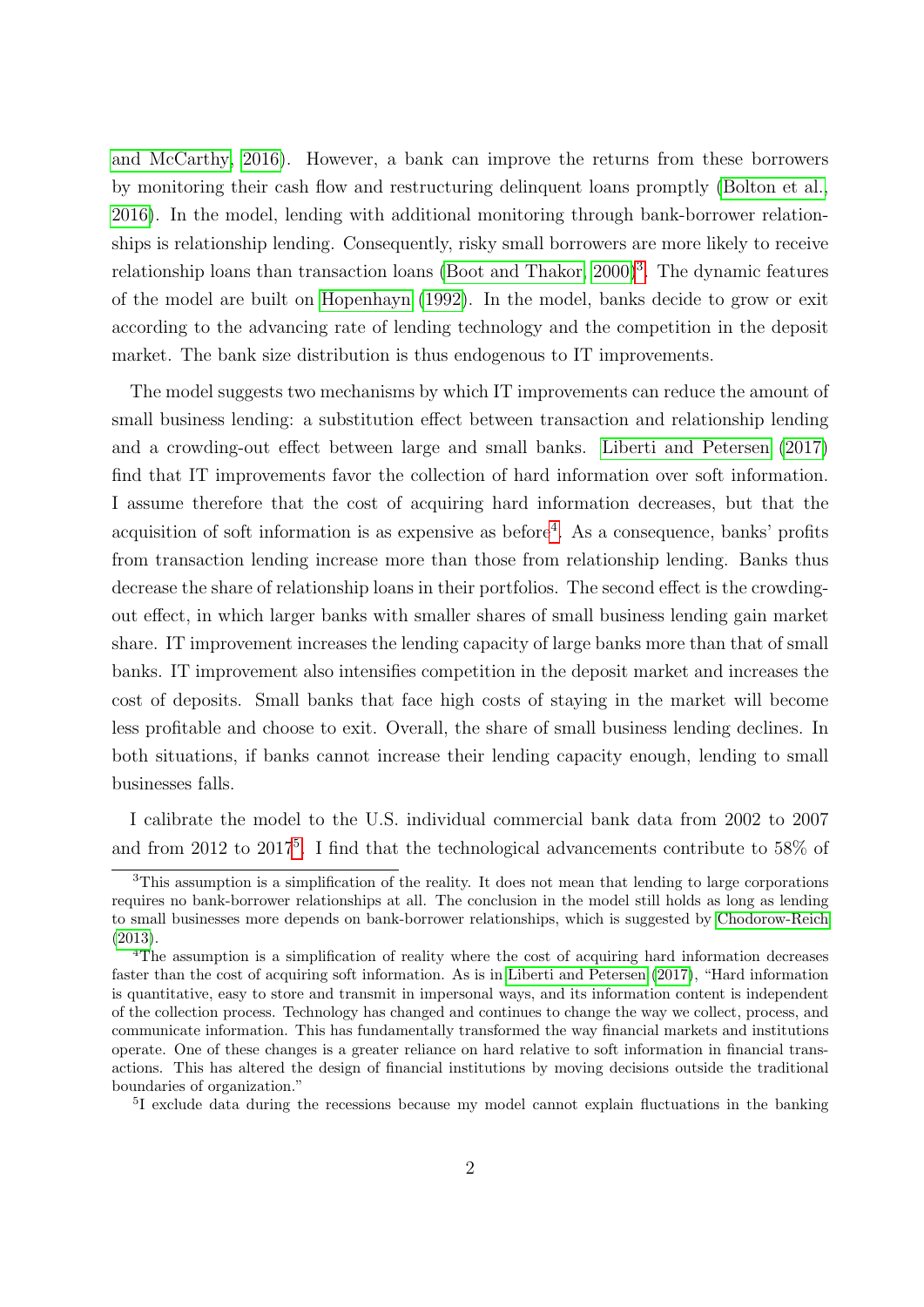the small business decline in the US. I identify a set of parameters for which the simulated moments from the model are quantitatively consistent with the observed behavior of U.S. commercial banks. I use the moments of banks' total loans from 2002 to 2017 to identify the advancement rate of lending technology. From this identification, I link IT improvements to bank productivity growth, which is hard to do as is suggested in [Berger](#page-25-2) [\(2003\)](#page-25-2). Using the share and amount of small business loans in 2002, I identify the parameters of banks' technology for building relationships. The identification shows that there is an increasing marginal cost of building additional relationships. This finding is consistent with [Chen et al.](#page-27-1) [\(2004\)](#page-27-1), who find that financial institutions have decreasing returns to scale in non-routine tasks. The model does a reasonable job of fitting the data. The total bank loans increased from \$5.16 to 8.62 trillion from 2002 to 2017 (vs from \$5.11 to \$8.54 trillion in the data). The share of relationship lending (small business lending) decreased from 6.7% to 3.7% from 2002 to 2017 in the model (vs from 6.7% to 3.5% in the data) and the dollar amount of relationship lending decreased from \$346 billion to \$322 billion from 2002 to 2017 in the model (vs from \$340 billion to \$301 billion in the data). The untargeted moments in the data is the cost of processing a dollar amount of loans, which decreased by 16% from 2012 to 2017 in the model (vs 16% in the data).

The model shows that the substitution effect contributes to at least 63% of the decline in the model, while the crowding-out effect contributes to at most 37%. In the quantitative model, the costs of processing each dollar of a transaction loan decreased by 46%, from \$0.0144 in 2002 to \$0.0078 in 2017. This decrease is large in comparison with the average loan spread of about 3%. However, for each dollar of a relationship loan, the bank needs to pay at least an additional \$0.0066 to build relationships, so the cost of relationship lending is reduced by at most 31%. Because the returns to banks are larger from transaction lending than from relationship lending, they substitute transaction loans for relationship loans. In the model, the loan share of large banks with loans totaling more than \$1 billion increased from  $76\%$  to  $86\%$  (vs from  $81\%$  to  $90\%$  in the data) from 2002 to 2017; the share of small business loans decreased from 6.7% to 3.6% for all banks, but for large banks (with loan more than 1 billion dollars), it decreased from  $5.4\%$  to  $2\%$  (vs  $5.1\%$  to  $3\%$  in the data) from 2002 to 2017. Because large banks have smaller shares of small business loans, lending to small businesses declines.

There are debates about the desirability and effectiveness of policies to encourage lending

sector. However, my model does show that IT improvements makes banks to issue transaction lending to riskier borrowers and thus increases the risk in the pool of transaction lending.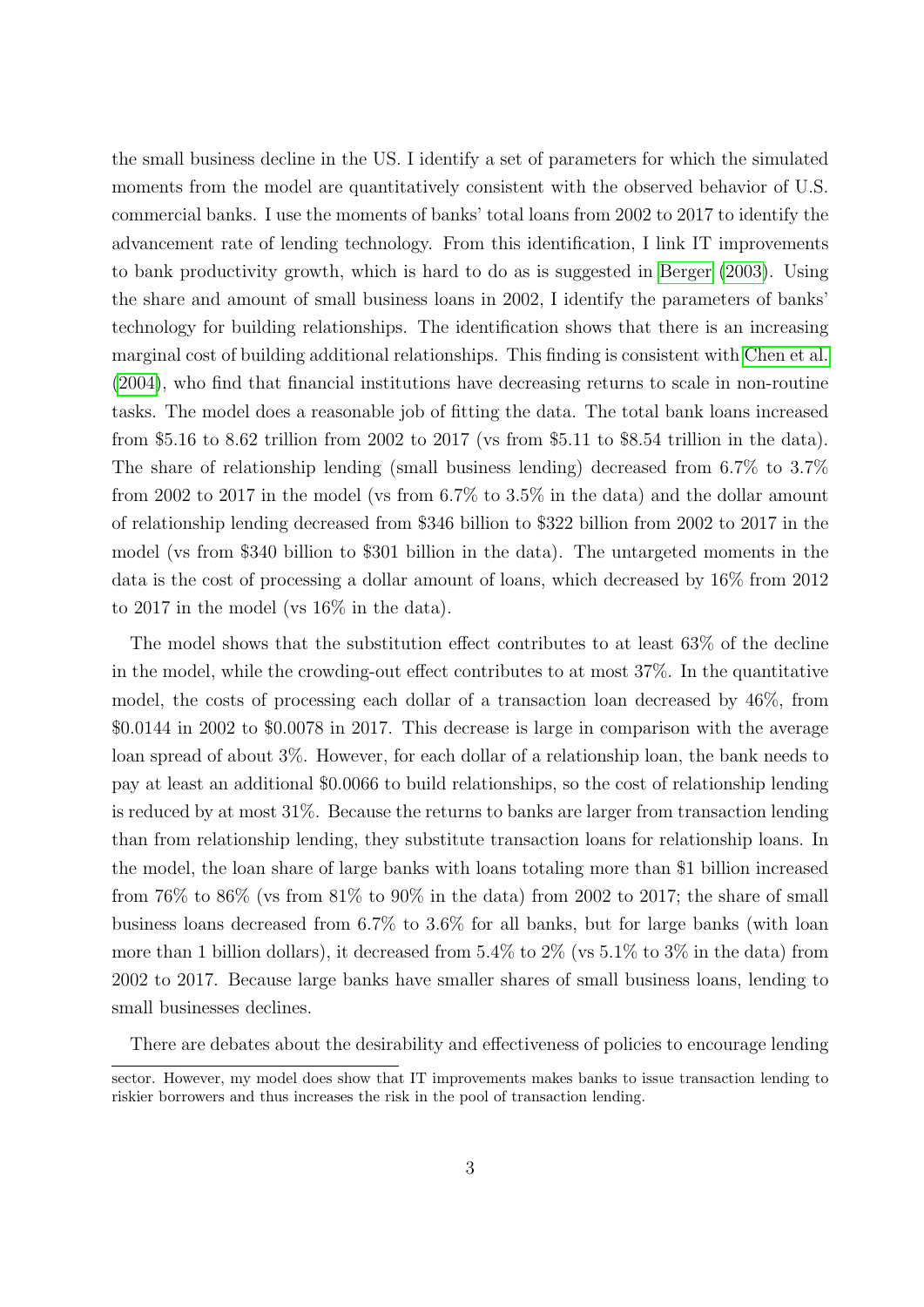to small businesses. A structural framework can be better for conducting counter-factual policy analysis, compared to a reduced-form approach. With my quantitative structural model, I compare three policies: subsidizing lending to risky small borrowers; subsidizing small banks with fewer than 100 million dollars of loans; and reducing banks' staying costs. A dollar of subsidy of \$100 to small business lending increases small business lending by \$79 as this policy reduces the substitution effect. However, a dollar of subsidy of \$100 to small bank's lending increases small business lending by \$0 because, even if this policy decreases the crowding-out effect as is suggested by [Berger et al.](#page-25-1) [\(2005\)](#page-25-1), it increases the substitution effect. [Bordo and Duca](#page-26-2) [\(2018\)](#page-26-2) suggest that we should reduce the regulatory burden on banks to reduce the exit of small banks and to increase lending to small businesses. I find that when small banks' (with fewer than \$100 million loans) staying costs are reduced by \$1 out of \$100, lending to small businesses increases by \$0.002. Therefore the policy of reducing banks' regulatory burden (for example, the repeal of the Dodd-Frank Act) may increase lending to small businesses, but not that much.

The paper contributes to literature by providing a general equilibrium framework to evaluate the consequences of technological advances and banking policies. The general equilibrium framework well addresses the competition among banks and banks' endogenous adoption of new technology, which are the challenges to relate IT improvement and banks' productivity growth. The model also shows that the increasing concentration induced by IT improvements reduce lending to small businesses by about 22%. The general equilibrium framework allows me to better evaluate the casual relationship between consolidation and the decline of small business lending because when natural experiments are hard to find for empirical work [\(Berger and Udell, 2002\)](#page-25-3). The framework considers the rational expectations of banks and the different policy treatment effects among large and small banks when evaluating policies. Thereby, I arrive at quantitatively different results from previous empirical work.

The rest of the paper is organized as follows. Section I is the contributions to literature. Section II presents key statistical features of the U.S. commercial banking market. Section III contains the model. Section IV presents the calibration of the model. Section V shows implications of the model. Section VI concludes. Proofs and tables are in the Appendix.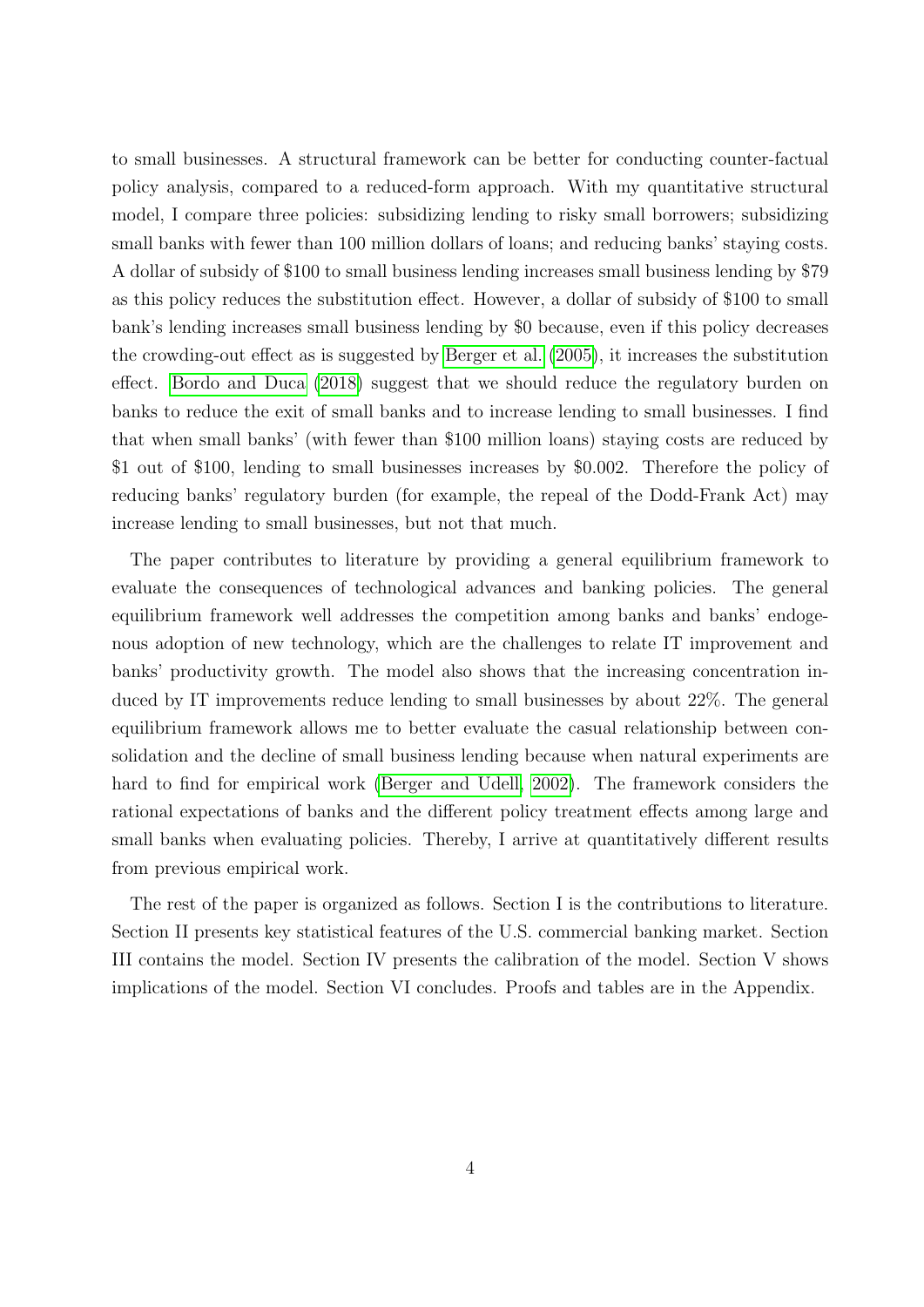# 1 Contributions to Literature

First, this paper contributes to the recent literature on the decline in small business lending. Two pioneering studies (Cortés et al., 2018; [Bordo and Duca, 2018\)](#page-26-2) try to attribute this reduction to the increasing regulatory burden created by the Dodd-Frank Act, but they arrive at conflicting results. [Bordo and Duca](#page-26-2) [\(2018\)](#page-26-2) find that this policy makes it more difficult for small banks to survive, and that the increased regulatory burden has contributed to the decline in small business lending in the U.S. However, Cortés et al. [\(2018\)](#page-27-2) do not find any positive correlations. Therefore it is not entirely clear why small business lending has declined. My paper offers an alternative explanation: improvements in information technology. I show that this factor may have contributed to a major part of the decline. Using this framework with IT improvements, I conduct policy experiments to see how it might be possible to combat this trend. I find that if policy reduces the regulatory burden of small banks, lending to small businesses may increase little.

Second, this paper contributes to the literature on banking market consolidation and small business lending [\(Berger et al., 1998;](#page-25-4) [Strahan and Weston, 1998;](#page-29-2) [Peek and Rosengren,](#page-29-3) [1995;](#page-29-3) [Berger, Bouwman and Kim, 2017\)](#page-25-5). [Berger et al.](#page-25-1) [\(2005\)](#page-25-1) find that small banks still play a significant role in lending to small business and suggest that consolidation in the U.S. banking market may contribute to the decline in small business lending (also refer to [Berger and Udell](#page-25-3) [\(2002\)](#page-25-3) for a summary of related research). However, other studies find that the exit of small banks decreases or does not affect lending to small risky borrowers. My study finds that the consolidation is only correlated with the decline in small business lending, but does not cause the decline. Both bank consolidation and the decline in small business lending are the result of IT improvements. Therefore, when we use a regression to try to find a causal relationship between greater banking market concentration and the decline in small business loans, we may have the problem of omitted variables and establish a false causal relationship.

Third, this paper contributes to studies of technological improvements and productivity growth in the U.S. banking industry. [Berger](#page-25-2) [\(2003\)](#page-25-2) summarizes the difficulties of relating information technology improvements to observed productivity growth. First, firms may not adopt the best available technology. Second, productivity growth may not increase firms' profits, but instead benefit consumers through competition among firms. This study tackles this challenge by using a quantitative structural model that endogenizes the adoption of advanced technologies and competition among banks. I find that productivity in the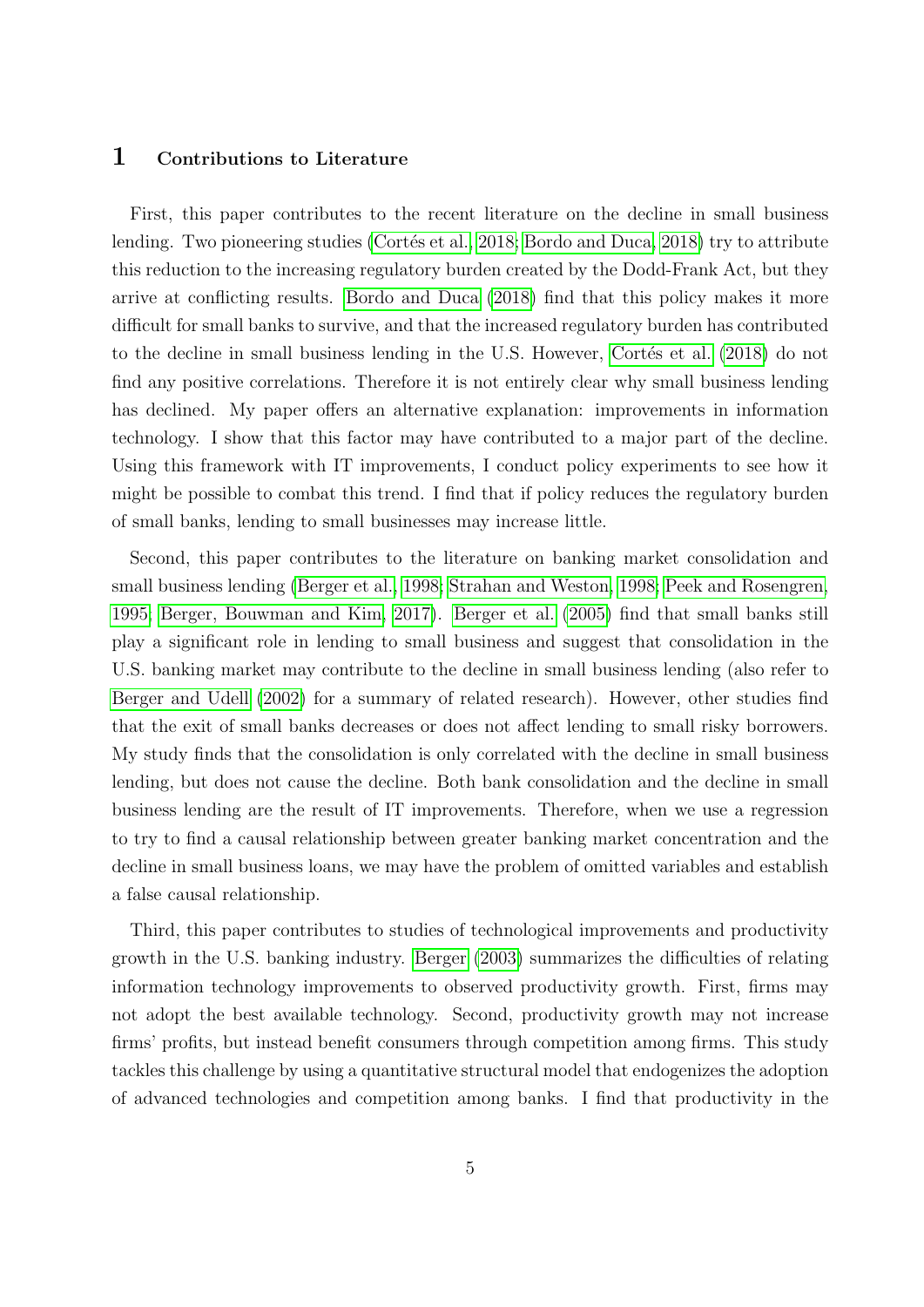banking sector grew by 40% from 2002 to 2017 due to IT improvements.

Fourth, this paper contributes to the literature on industry "shake-out." The research on industry shake-out suggests that with the introduction of cost-saving technology, small firms exit and large firms gain market share [\(Hopenhayn, 1992;](#page-28-3) [Hayashi, Li and Wang, 2017\)](#page-28-0). [Hayashi, Li and Wang](#page-28-0) [\(2017\)](#page-28-0) show that the ATM market becomes more concentrated because large firms benefit more than small firms from the introduction of ATMs that accommodate debit cards. When the technology used in transaction lending improves, there is a shake-out in the banking market. Consistent with this study, transaction loans to safe borrowers in my model are similar to ATMs, and these safe borrowers receive more loans. By enriching the previous framework of shake-out with an alternative product—relationship lending, and with alternative borrowers—risky borrowers, I find that shake-out can be welfare-decreasing for these risky borrowers. This finding is different from the conclusions of previous research as I introduce different production technologies that improve at different rates.

# 2 Motivation Facts

The following figures show some key dynamic features of the U.S. commercial banking industry and characteristics of U.S. firms. First, U.S. banks have increased their use of software. Second, U.S. banks have reduced lending to small businesses. Third, the U.S. banking market is increasingly concentrated. Fourth, younger firms are smaller and have higher rates of exit, but have the largest employment growth with 1 million dollars of bank loans.

## 2.1 An Upward Trend in Technology Usage

Figure 1 shows the increasing use of software in the U.S. commercial banking sector. Banks' software stock, including prepared software (ENS1), custom software (ENS2), and own account software (ENS3) increased from about \$18 billion in 2002 to about \$36 billion in 2016, by 100% (in constant 2017 U.S. dollars). The data are from the Bureau of Economic Analysis (BEA), Current-Cost Net Capital Stock of Private Nonresidential Fixed Assets Table. Figure 2 shows that the cost of processing information per dollar of loans decreased over time, from .078% to .067% from 2012 to 2017.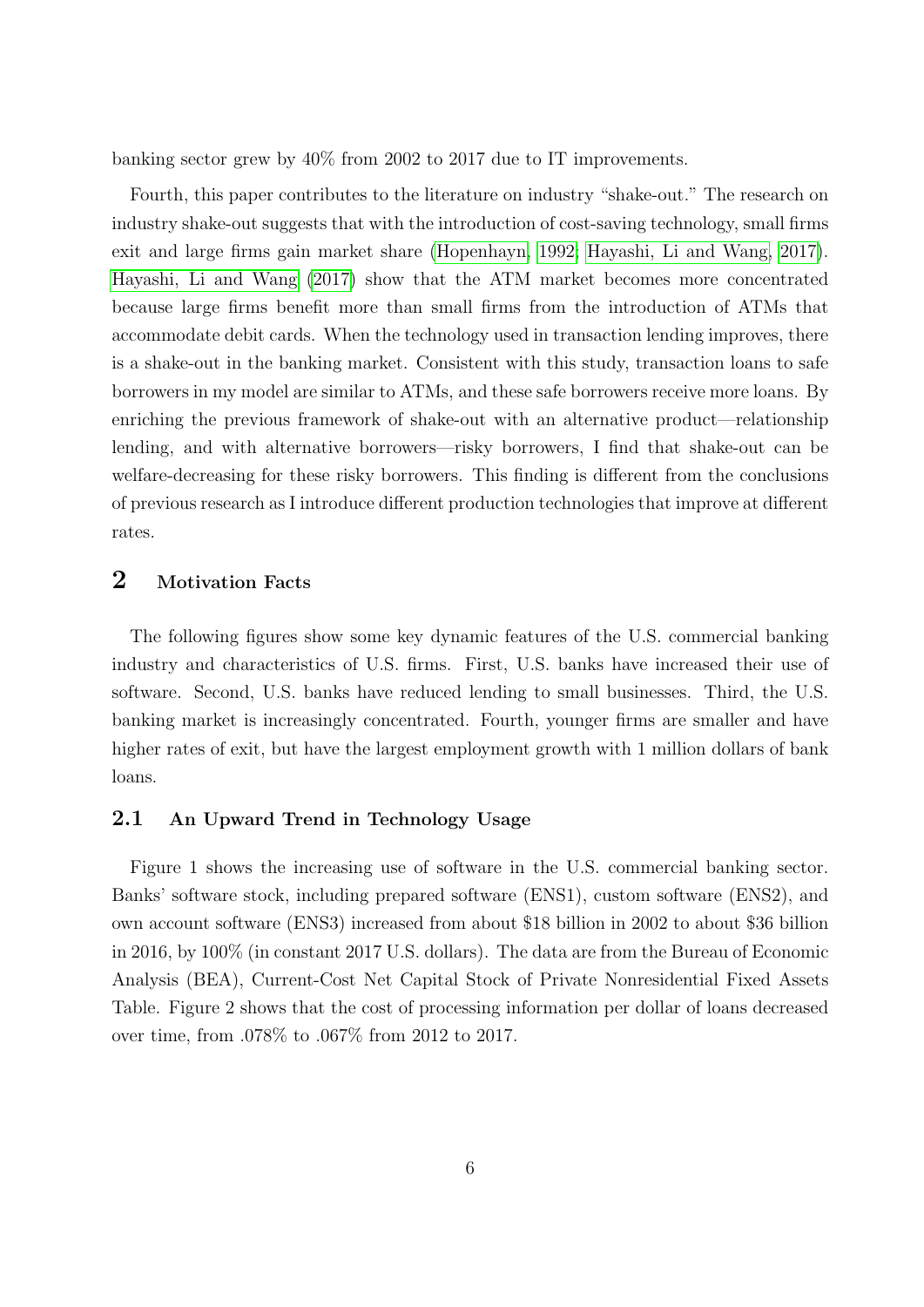

Figure 1: Increasing bank software stock

Note: The figure shows banks' software stock from 2002 to 2016 in billions of 2017 dollars. Banks' software stock includes prepared software (ENS1), custom software (ENS2), and own account software (ENS3).



Figure 2: Decreasing information processing costs

Note: The figure shows that the cost of processing information per dollar of loan decreased over time, from .078% to .067% from 2012 to 2017.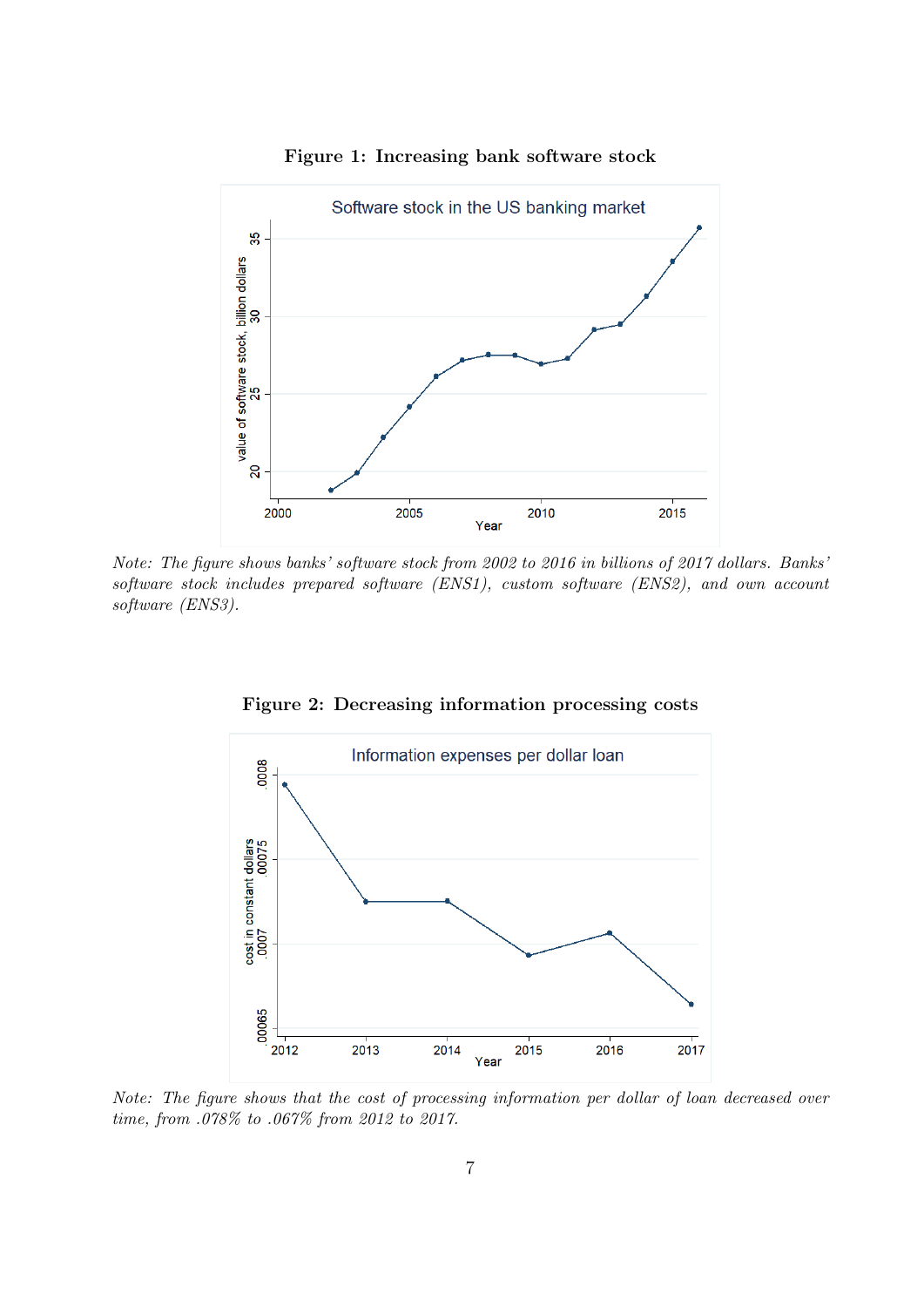



Note: The figure shows that small business loans as a share of total bank loans decreased monotonically from about 6.7% to about 3.5%.

# 2.2 The Trend of Lending Practice

I use data from FDIC reports on U.S. depository institutions for 2002 to 2017. All the dollar amounts are in constant 2017 U.S. dollars. Figure 3 shows the decline in small business lending relative to total bank loans. Small business loans as a share of total bank loans decreased monotonically from about 6.7% to about 3.5%. Figure 4 shows the increasing concentration in the U.S. commercial banking market: the market share of large banks with loans of more than \$1 billion increased from 82% to 90%; the number of small banks with loans of less than \$100 million dollars decreased from 4,707 to 2,072.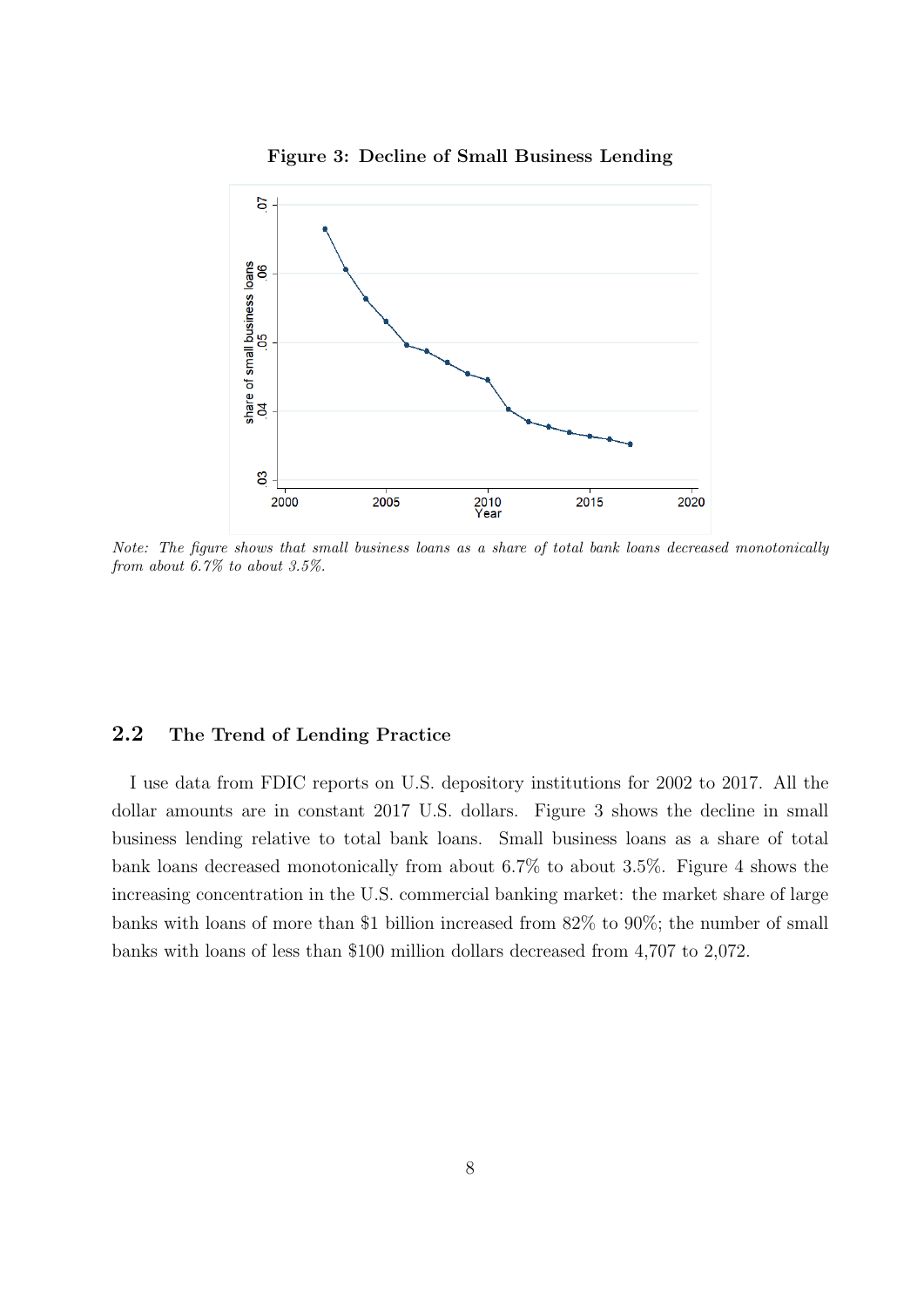

Note: The figure on the left shows that the market share of large banks with loans of more than \$1 billion increased from 82% to 90%. The figure on the right shows that the number of small banks with loans of less than \$100 million decreased from 4,707 to 2,072.

## 2.3 Firm Sizes, Ages, Exit Rates, Loan Denial Rates and Job Creation Rates

I use data from the Business Dynamics Statistics (BDS) for 1977 to 2015, the 2014 Annual Survey of Entrepreneurs, U.S. Census Bureau and [Brown, Earle and Morgulis](#page-26-3) [\(2015\)](#page-26-3). Table.1 shows that younger firms also have lower loan approval rates conditional on application. However, younger firms can create more jobs with \$1 million dollars of financing. Figure 5 shows that younger firms are smaller and have higher exit rates.

| Age      | Approved | Jobs created with 1 million dollars of loans |
|----------|----------|----------------------------------------------|
| ${<}2$   | 61.5     | $3.13 - 5.34$                                |
| $2 - 3$  | 65.7     | 3.13                                         |
| $4-5$    | 69.3     | 2.96                                         |
| $6 - 10$ | 72       |                                              |
| 11-15    | 79.3     |                                              |
| >16      | 84.9     | 3.02                                         |

Table 1: Firm age, loan approval rates and jobs created

Data Source: 2014 Annual Survey of Entrepreneurs, U.S. Census Bureau and [Brown, Earle and](#page-26-3) [Morgulis](#page-26-3) [\(2015\)](#page-26-3)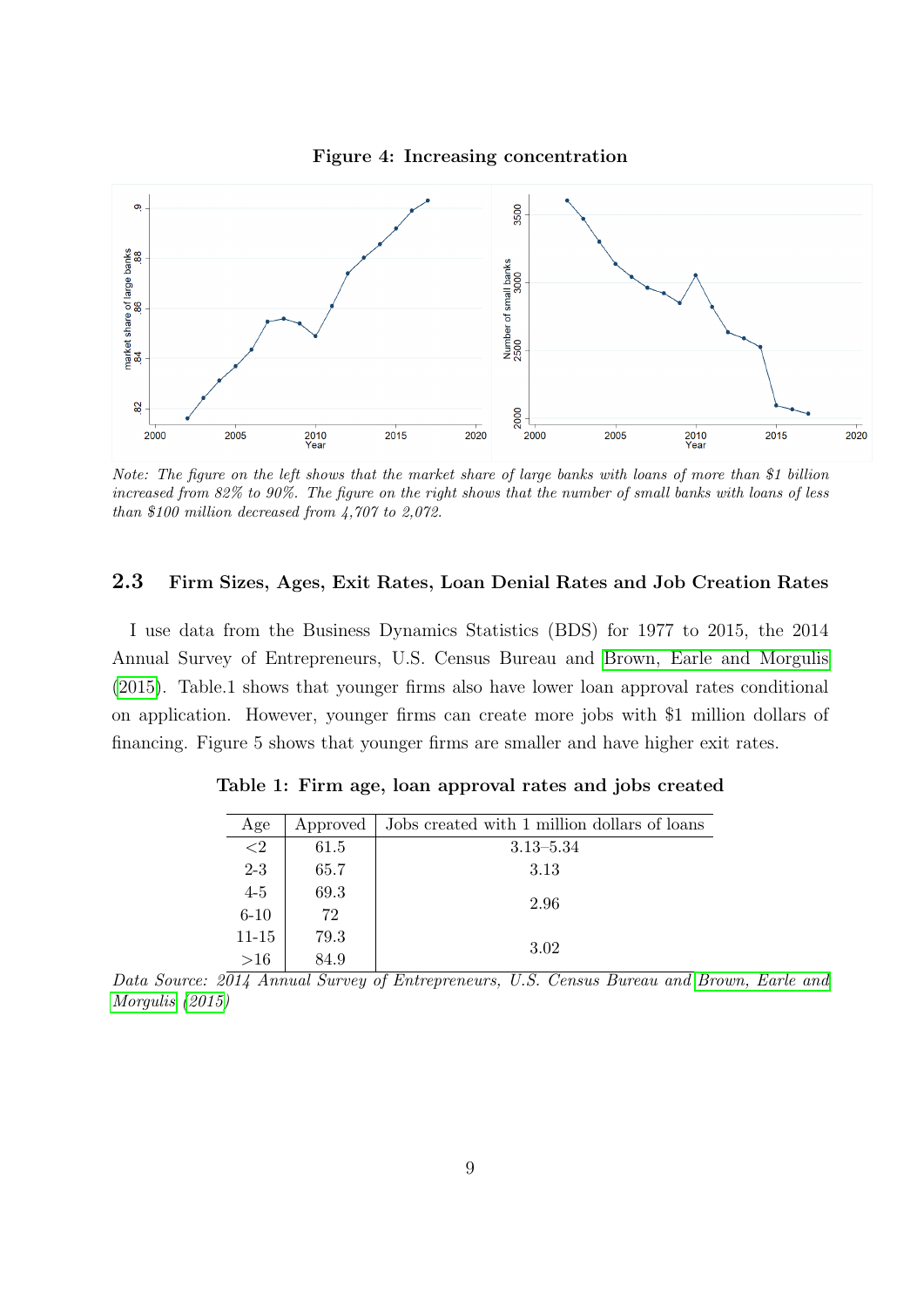

Figure 5: Firm ages, sizes and exit rates

Note: This figure shows that small and young firms have higher exit rates than large and old firms. Firms in the first age group are younger than two years old. Firms in the second age group are two years old. Firms in the third age group are three years old. Firms in the fourth age group are four years old. Firms in the fifth age group are five years old. Firms in the sixth age group are six to ten years old. Firms in the seventh age group are eleven to fifteen years old. Firms in the eighth age group are sixteen to twenty years old. Firms in the ninth age group are twenty-one to twenty-five years old. Firms in the tenth age group are over twenty-five years old.

# 3 Model

In this section, I construct an infinite-horizon model with discrete periods. The economy is populated with borrowers and commercial banks ("banks" henceforth). Borrowers have no preference or behaviors in the model. A borrower lives for one period. A borrower has a project that needs financing from a bank. His delinquency rate is unknown to banks. Banks take deposits and issue loans to maximize expected discounted profits. Banks have productive assets for assessing borrowers' delinquency rates. The evaluation of a borrower's delinquency rate is a statistical analysis, which is based on borrowers' hard information. Banks can also choose to invest in long-term relationships with borrowers to learn about changes in the borrower's financial condition, and to adapt lending terms to the evolving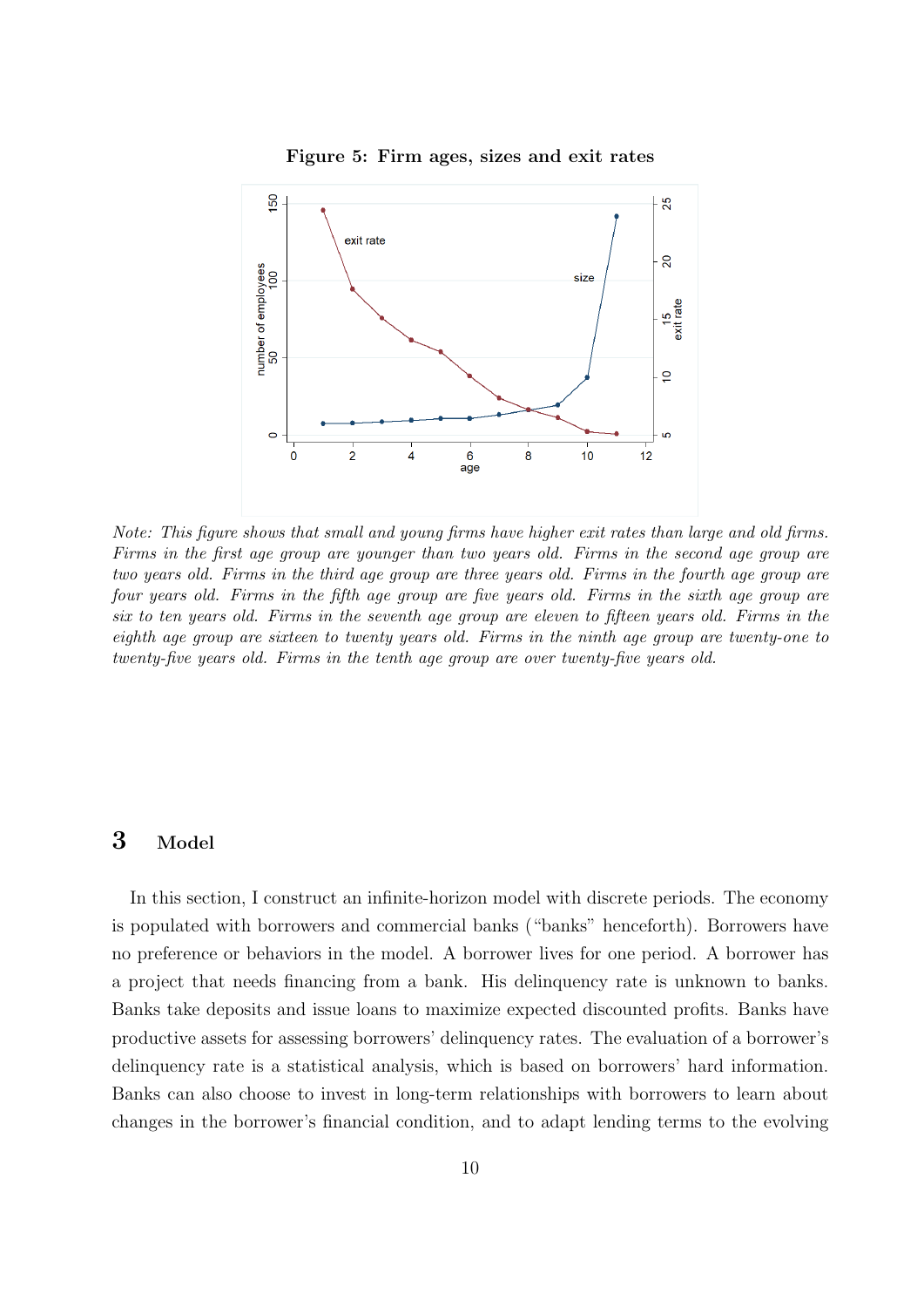circumstances of the firm [\(Rajan, 1992;](#page-29-4) [Von Thadden, 1995;](#page-30-0) [Bolton et al., 2016\)](#page-26-0). In their models, the bank-borrower relationship gives the bank an option to restructure the debt when the borrower is delinquent and thereby increase the bank's returns.

I model relationship banking by simplifying [Bolton et al.](#page-26-0) [\(2016\)](#page-26-0): banks have higher returns from a delinquent borrower in relationship lending than in transaction lending. Hence, risky borrowers receive relationship lending and safe borrowers receive transaction lending. I add two features to [Bolton et al.](#page-26-0) [\(2016\)](#page-26-0): first, a bank's marginal cost of building an additional relationship is increasing in the amount of relationships built; second, a bank can accumulate assets in order to grow and can choose to exit. Over time, the technology of assessing hard information improves relative to the technology of building relationships. As banks have increasing marginal costs of building additional relationships, banks find it more profitable to switch to transaction lending from relationship lending. As banks gain economy of scale in accumulating assets, IT improvements allow larger banks to grow faster and gain market share. Because IT improvements also intensify the competition in the deposit market and increase the cost of deposits, smaller banks cannot afford to stay and may choose to exit.

I do not model borrowers' behaviors or choices. Some may argue that improvements in IT allow borrower to search more efficiently for the best loan offers, and that therefore advanced information technology will promote matching between banks and borrowers. I model the efficiency improvements of matching between borrowers and banks from the perspective of banks. In the model, advanced information technology allows banks to evaluate more borrowers, which leads to more efficient matching between banks and borrowers.

## 3.1 Model Details

**Time Line:** There are infinite periods  $t = 0, 1, 2, ...$  In each period t, there are four dates,  $d = 0, 1, 2, 3$ . On date zero, a bank assesses borrowers. On date 1, based on a borrower's delinquency rate, the bank decides whether to lend to him. If the bank chooses to lend to him, the bank decides to lend to him by relationship or transaction lending. On date 2, the bank receives the returns from its loans. On date 3, after seeing its cost to stay for the next period, the bank decides whether to stay in the market and decides the amount of its assets for the next period.

**Preference and endowments**: Banks are risk neutral and are endowed with assets for evaluating borrowers. Borrowers have projects, but no money to invest in them.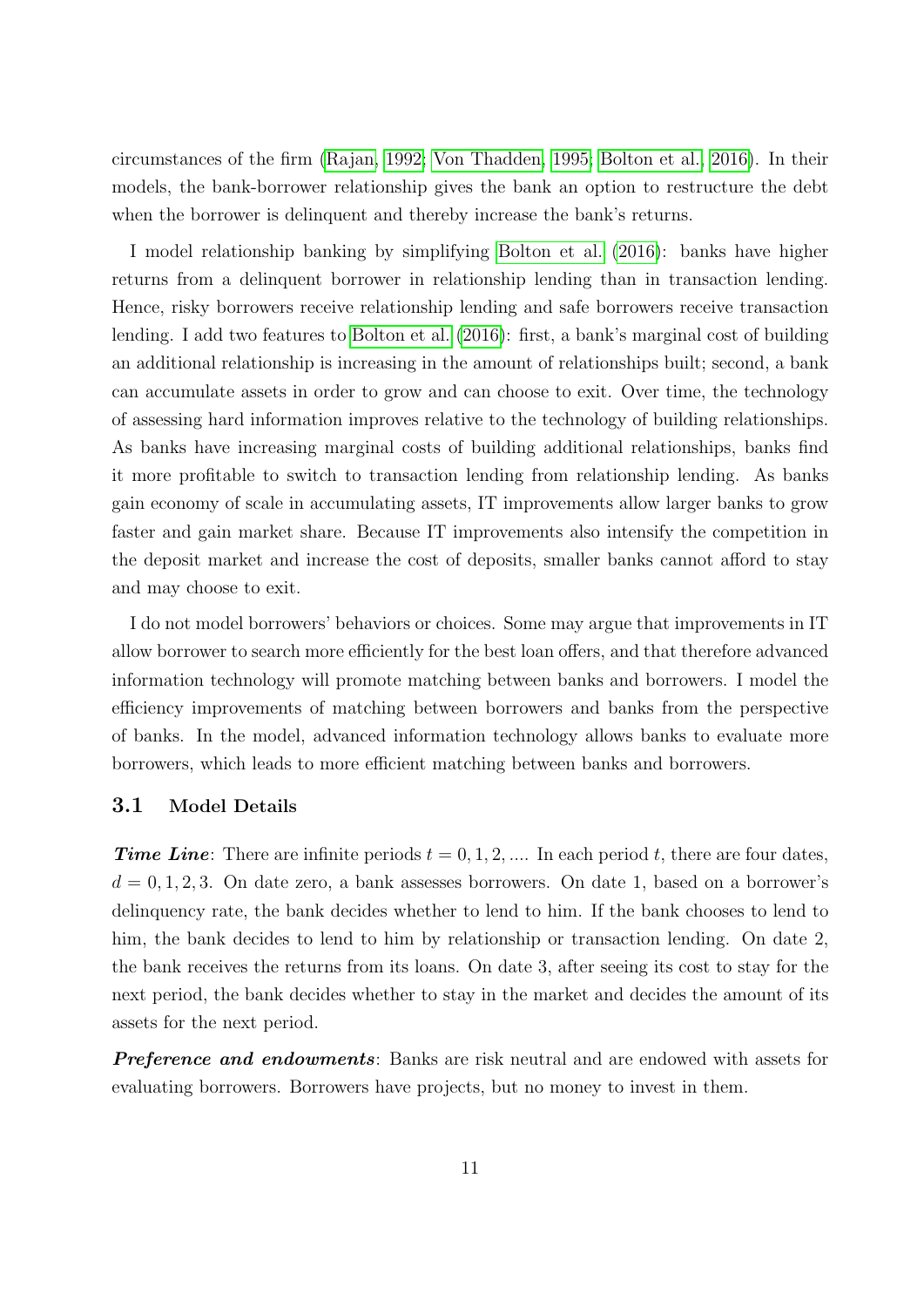Types of securities: risky bank loans and riskless deposits. A bank issues a loan of \$1 to finance a borrower's project. The borrower and his project exist for one period. Borrowers differ in the delinquency rates of  $\theta$ ,  $\theta \in [0, 1]$ . If the borrower repays on time, the payoff to the bank is  $R_H$ , the sum of principal and interest. If the borrower is delinquent on his debt, the bank receives different returns from transaction and relationship lending. In transaction lending, the bank liquidates the borrower's project and receives the liquidation value,  $R_L$ . In relationship lending, the bank can restructure the debt and receives a higher return,  $R_R$ ,  $R_R > R_L$ . I abstract from the process of debt restructuring in [Bolton et al.](#page-26-0) [\(2016\)](#page-26-0), as this part is not relevant to my results. In the model, loan rates are exogenously given. If banks price loans according to borrowers' risk, the results of the model will not change. As information technology improves, banks will increase their loan rates to risky borrowers and these risky borrowers will not be able to profit from borrowing from banks. Similarly, risky borrowers who receive relationship loans will still be hurt by technology improvements. Deposits are from a competitive deposit market with an increasing supply function,  $r = R_H - e^{-n_r \log(D)}$ , where r is the deposit interest rate, D is the supply of deposits, and  $n_r$  measures the elasticity between the deposit supply and the deposit interest rate. When the deposit rate increases, the supply of deposits increases.

Return from a relationship loan:

$$
q^R(\theta) = (1 - \theta)R_H + \theta R_R - r
$$

Return from a transaction loan:

$$
q^T(\theta) = (1 - \theta)R_H + \theta R_L - r
$$

On date 0, measure of B newborn banks enter the market. A newborn bank has assets z<sup>0</sup>, which is drawn from a log-gamma distribution,  $log-gamma(\mu_z, \sigma_z)$ . All borrowers apply to all banks (the incumbents and the new entrants). At this time, banks have no information about borrowers' delinquency rates.

On date 1, banks use their assets to determine the delinquency rates of borrowers at no cost. Banks do not decide how many borrowers to evaluate. This number is determined by banks' technology and a bank's assets in this period. The rationale behind this number is an optimal decision by the bank. The bank decided on the amount of its assets for this period in the previous period and cannot make any changes thereafter. Given a bank's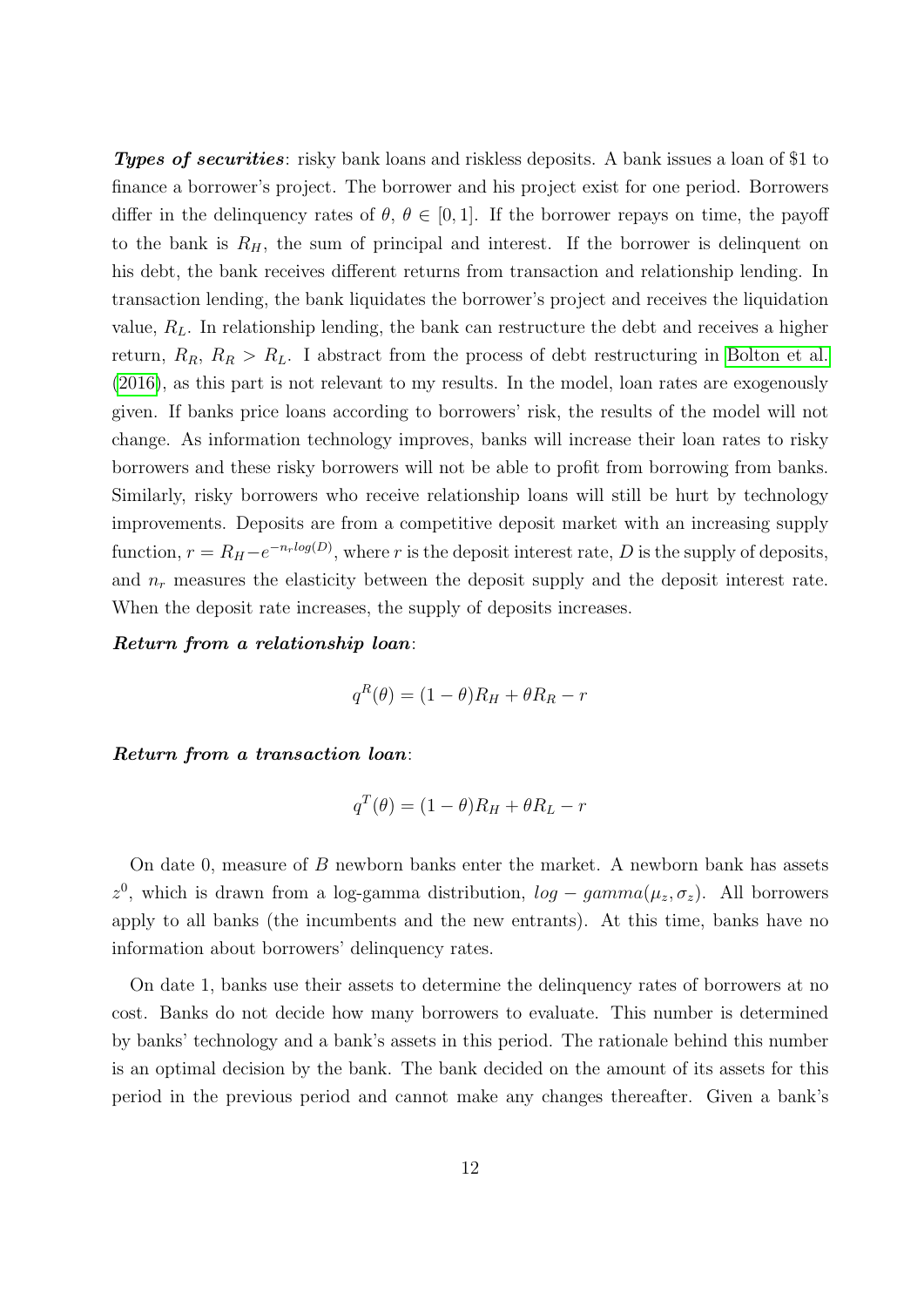assets and the current technology, the bank decides how many borrowers to evaluate. The bank will make the maximum profit if it uses all of its assets to evaluate borrowers. A bank with assets  $z_t$  determines the delinquency rates of  $m_t$  borrowers,

$$
m_t = M_t z_t^\alpha
$$

, where  $\alpha \in (0,1)$  measures the return to the scale in banks' technology of assessing borrowers' hard information and  $M_t = e^{\lambda t} M_0$ . The parameter  $M_0$  measures banks' technology at period 0 and  $\lambda$  measures the advancement of bank's technology of each period.

A bank chooses whom to lend to and whether to use a relationship or transaction loan based on the delinquency rates of borrowers. If a bank makes a relationship loan to a borrower, it pays a cost c to build a relationship with the borrower. The cost of building a relationship is an increasing function of how many relationships the bank builds, where  $c(L^{S}) = \frac{1}{F(\omega+1)}(L^{S})^{\omega}$ ,  $L^{S}$  is the number of relationships that the bank builds,  $\omega$  captures the elasticity between marginal costs of building relationships and the number of relationships, and F measures the average costs of building relationships.

The process of building relationships is as follows: the bank manager sends loan officers to collect soft information about a borrower, such as his managerial ability, the condition of his business, and his reputation among neighbors. With this information collected, the loan officer can better monitor the cash flow from the borrower's project. During the process, a loan officer may neglect his responsibilities. Thus the manager needs to monitor and incentivize the loan officers. Because a manager has limited time, if he monitors many loan officers he cannot monitor them as efficiently as managers who monitor only a few loan officers. In this case the manager needs to give his loan officers even more incentives. When a bank has many borrowers to build relationships with, it hires many loan officers. Hence a bank has an increasing marginal cost of building relationships. [Chen et al.](#page-27-1) [\(2004\)](#page-27-1) show that financial institutions have decreasing returns to scale in managing portfolios, especially in non-routine tasks that require employees' subjective judgments. Building relationships to acquire borrowers' soft information is a task of this type.

On date 2, a bank earns its profits from all the loans he finances. If a borrower repays on time, the bank receives  $R_H$ , , the sum of principal plus interest. If the borrower is delinquent on the debt, the bank decides whether to liquidate his project or restructure his debt. In transaction lending, the bank liquidates the project and receives the liquidation value,  $R_L$ . In relationship lending, the bank has the option to restructure the debt and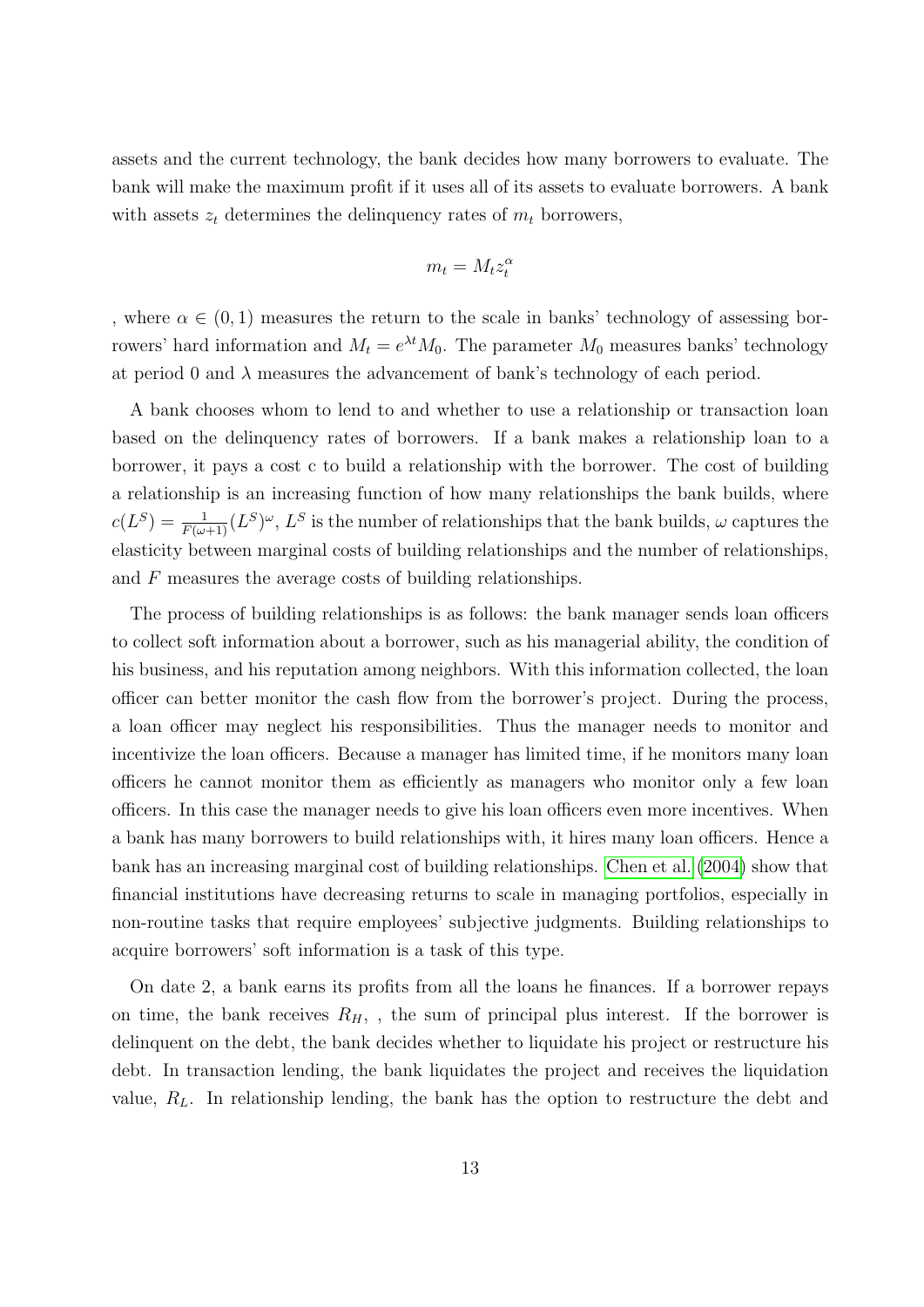receives  $R_R$ , a higher amount than the liquidation value. Think about two types of loans: a mortgage loan and a loan to a high-tech start-up. For both, if the borrower repays on time, the lender receives the principal and interest. In the case of a mortgage, after issuing the loan, the lender seldom has contact with the borrower; if the borrower does not repay on time, the lender will repossess the house and sell it, usually at a discounted price. In the case of a loan to a high-tech start-up, after issuing the loan, the lender will contact the firm's CEO frequently so as to monitor the firm's cash flow, innovation activities, and management decisions. If the firm does not repay the bank on time, the lender usually knows the reason for the delinquency. If the bank and the firm's CEO agree on the firm's business plan, the bank will continue its financing; otherwise, the bank will negotiate with the lender to get some of its money back. This process is debt restructuring, which increases banks' returns.

On date 3, after determining the cost of staying,  $e_t$ , the bank decides whether to stay and decides its assets for the next period,  $z_{t+1}$  if stays,

$$
z_{t+1} = (1 - \delta_z)z_t + Az_t^{1-\gamma}g_t^{\gamma}
$$

where  $e_t$  is from a log-gamma distribution  $log-gamma(\mu, \sigma)$ ,  $g_t$  is the money used for assets accumulation,  $\delta_z$  is the depreciation rate of assets, A and  $\gamma$  are constant parameters, and  $0 < \gamma < 1$ . The parameter A, the bank's assets,  $z_t$  and the technology for assessing borrowers determine the bank's return from the investment of  $g_t$ . Banks with more assets, has larger returns from this investment. I assume that a bank can borrower freely from its future profits. When making the investment on productive assets, banks need to trade off the cost of this borrowing and the benefit to its continuation value, which depends on the current level of its assets. As a result, when the technology for evaluating borrowers is improving, the return gaps between large and small banks increase. Large banks benefit more from technological improvements than small banks. The process by which banks accumulate assets can also be seen as a process of banks utilizing new technology. Large banks are assumed to be better at utilizing new technology than small banks. People find that large banks have usually been first to adopt advanced technologies and benefit more from the adoption [\(Berger, 2003\)](#page-25-2). For example, the transaction website adoption rate varied greatly by bank size. By the end of 2001, 100% of the largest banks (banks with over \$10 billion in assets) had transaction websites, while 29.1% of the smallest banks (with assets below \$100 million) had transaction websites.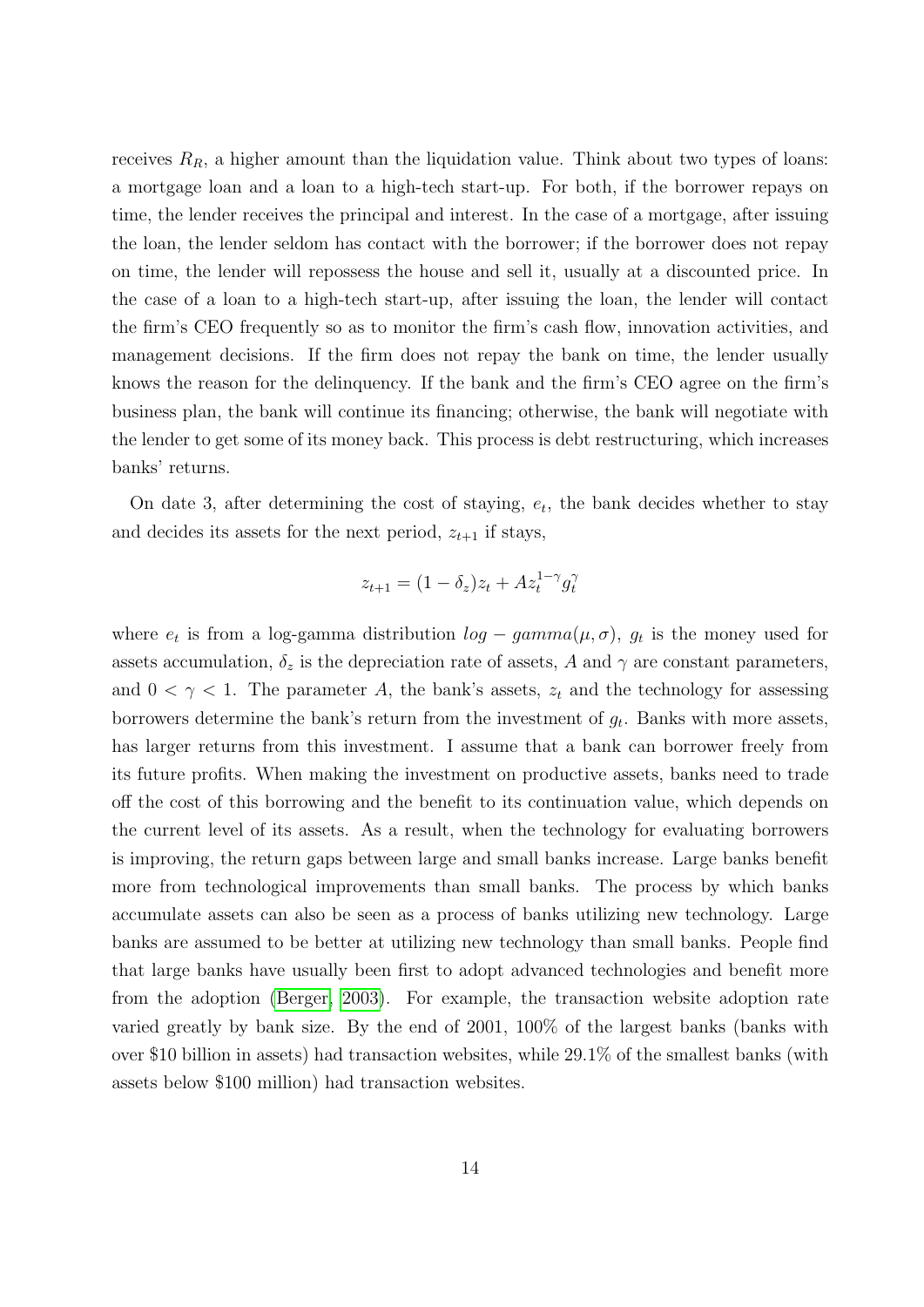#### Bank's Decisions

The bank with assets  $z_t$  solves the following problem: first, based on a borrower's delinquency rate,  $\theta$ , the bank decides whether to lend to him. If the bank chooses to lend to him, it decides whether to issue a relationship or a transaction loan. Second, after it sees the cost of staying in the market, the bank decides whether to stay in the market. Last, if the bank decides to stay, it determines its assets for the next period.

$$
V_t(z_t) = \max_{\{z_{t+1}, I^R(\theta, z_t), I^T(\theta, z_t)\}} \{M_t z_t^{\alpha} \int_{\theta} [(q^R(\theta) - c) I^R(\theta, z_t) + q^T(\theta) I^T(\theta, z_t)] dU(\theta) + E_e[\max\{\beta V_{t+1}(z_{t+1}) - g_t - e_t, 0\}]\}
$$

s.t.

$$
z_{t+1} = (1 - \delta_z)z_t + Az_t^{1-\gamma}g_t^{\gamma}
$$

where  $I^R(\theta, z_t)$  is the indicator of relationship lending,  $I^T(\theta, z_t)$  is the indicator of transaction lending,  $g_t$  is the amounts of money used for the producing new assets,  $e_t$  is the cost of staying for the next period,  $\delta_z$  is the depreciation rate of assets,  $\beta$  is the discounting factor and  $V_t(z_t)$  is the continuation value of the bank with assets  $z_t$  in period t. Banks can borrow freely and at a zero interest rate from their future profits to accumulate assets and to cover the cost of staying.

#### Competitive Equilibrium

A competitive equilibrium is a deposit interest rate  $r_t^*$ , a distribution of bank's assets  $\Omega_t$ , a set of bank's decisions  $\{z_{t+1}, I^R(\theta, z_t), I^T(\theta, z_t), g_t\}$ , and the induced valuation process  $V_t(z_t)$ , such that:

A bank's decision  $\{z_{t+1}, I^R(\theta, z_t), I^T(\theta, z_t)\}\$  solves the problem of the bank with assets  $z_t$ at the given deposit interest rate  $r_t^*$ ,

The deposit market is cleared at the market rate  $r_t^\ast,$ 

$$
\int_{z_t} \int_{\theta} M_t z_t^{\alpha} (I^R(\theta, z_t) + I^T(\theta, z_t)) dU(\theta) d\Omega_t = S^{-1}(r_t^*)
$$

**Proposition**: For the bank with assets z, there exists two thresholds  $\theta^* < \theta^{**}$ , such that if the borrower has a delinquency rate of  $\theta$  that  $\theta < \theta^*$ , the bank finances him with transaction lending; if the borrower has a delinguency rate of  $\theta$  that  $\theta^* \leq \theta \leq \theta^{**}$ , the bank finances him with relationship lending; and if the borrower has a delinquency rate of  $\theta$  that  $\theta > \theta^{**}$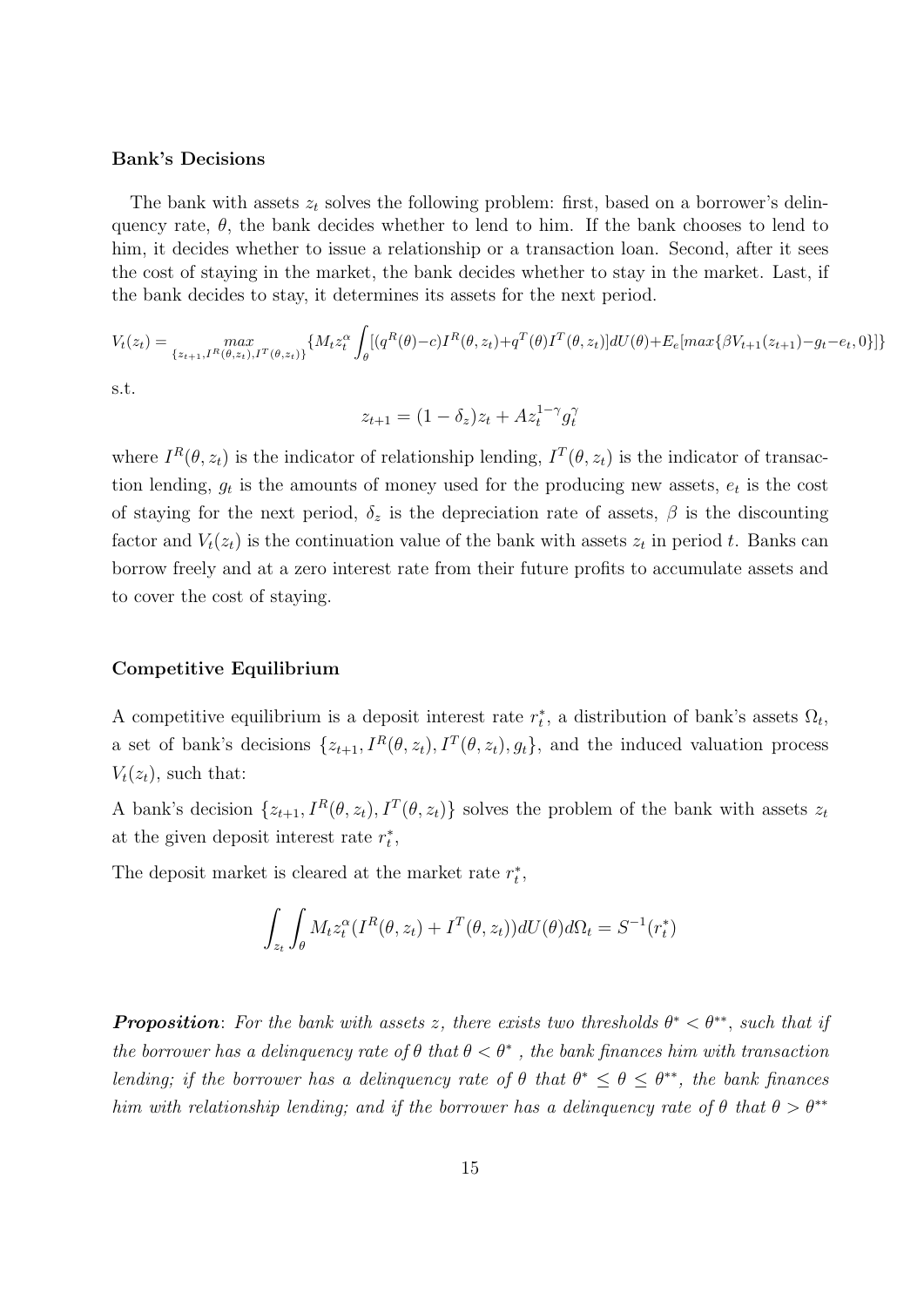, the bank will not finance him. Also,

$$
\frac{\partial \theta^*}{\partial z} > 0, \, \frac{\partial \theta^{**}}{\partial z} < 0
$$

## Figure 6: Shifts of two thresholds



Note: This figure shows that there are two thresholds that determine a bank's transaction lending and relationship lending, and that when a bank's assets increase, its risk tolerance for transaction loans increases and its risk tolerance for relationship loans decreases. From left to right, borrowers become safer with lower delinquency rates.

Intuitions: The additional expected return from a relationship,  $\theta(R_R-R_L)-c$ , Therefore, if a borrower's project is too safe, the additional return from a relationship exceeds the cost of building the relationship. So, there is a  $\theta^*$  such that the cost and the return are equal. On the other hand, when a project is too risky, its expected return is less than the cost of financing it, so there is a  $\theta^{**}$  such that the bank will not finance projects with a delinquency rate of  $\theta > \theta^{**}$ . When a bank has more assets, it can evaluate more borrowers; if the bank chooses to build more relationships, the bank's cost of building relationships increases. This increase reduces the surplus from relationships, and the bank may extend transaction loans to riskier borrowers who received relationship loans before; in this case,  $\theta^*$  shift to the left. In addition, the bank's return from the riskiest borrowers, who received relationship loans before, becomes negative. Therefore the bank will no longer lend to these borrowers; in this case  $\theta^{**}$  shift to the right.

The proposition qualitatively implies that as information technology improves and banks become more efficient in evaluating borrowers, high-risk borrowers will receive fewer loans; those that do receive loans are more likely to receive transaction loans. The model also implies that transaction loans are associated with a riskier pool of borrowers with IT im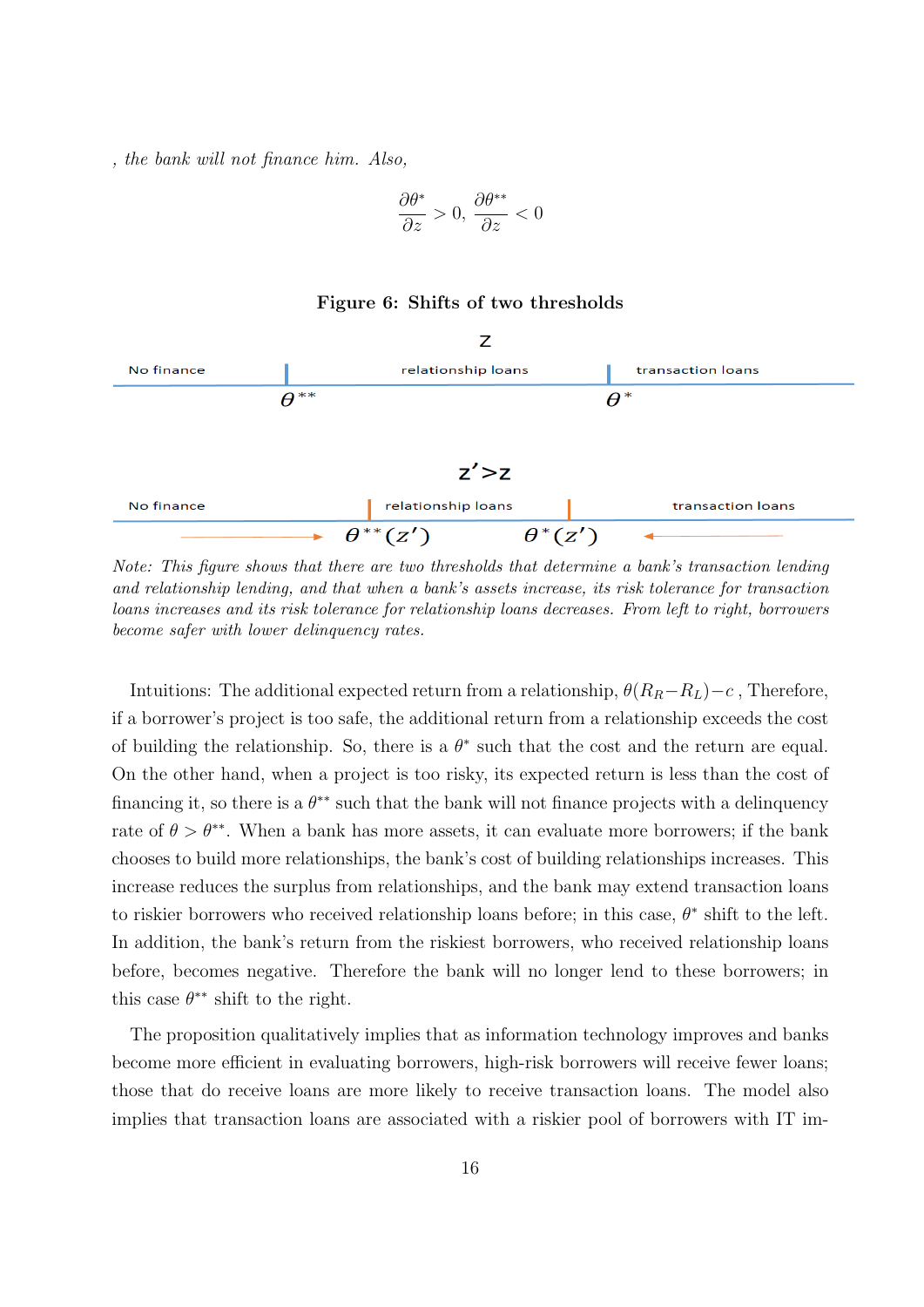provements.

# 4 Calibration

I calibrate the model to the U.S. individual commercial bank data to quantify the IT improvement and its effects on lending to small businesses. I identify a set of parameters with which the simulated moments from the model are quantitatively consistent with the observed behaviors of the U.S. commercial banks. In the data, the bank size distribution changes over time: banks make more loans and the market concentration increases. The model does a very good job of explaining the increase in aggregate bank loans, but underestimates the increasing concentration. Therefore the model may ignore some factors that increase market concentration but not bank loans. For example, since 2010 the Dodd-Frank Act may have disproportionately increased the regulatory burden on small banks and increased the market concentration. This increase in banks' regulatory burden can also contribute to the decline of small business loans. Cross-sectionally, larger banks have a smaller share of small business lending, and over time their share of small business lending declines. These two data features identify the parameters in the technology of building relationships. The model does a very good job of explaining the decline in small business loans in dollar amounts and in their relative share of total loans.

## 4.1 Data

The data are from the Federal Deposit Insurance Corporation (FDIC), Statistics on Depository Institutions (SDI). The data are all reported in June of each year. I use data from 2002 to 2017 and exclude data from 2008 to 2011, the years of the so-called subprime crisis. First, since I do not introduce economic fluctuations in the model, I cannot explain the data during a crisis using this model. Second, the market for small business lending is far from securitized in comparison with mortgage lending. The collapse of the loan securitization market may not have affected lending to small businesses. Third, the decline in lending to small businesses may not come from the demand side. Although during a crisis many small firms exit, the demand for loans by small businesses is never satisfied. According to statistics from a financial service company, Behalf, in 2012, 43% of small businesses said that they were unable to find sources for the business financing they needed (NSBA 2012), and only 13% of applicants were approved for a small business loan in 2013 (Venture Capital 2015). I exclude banks that made no small business loans. These banks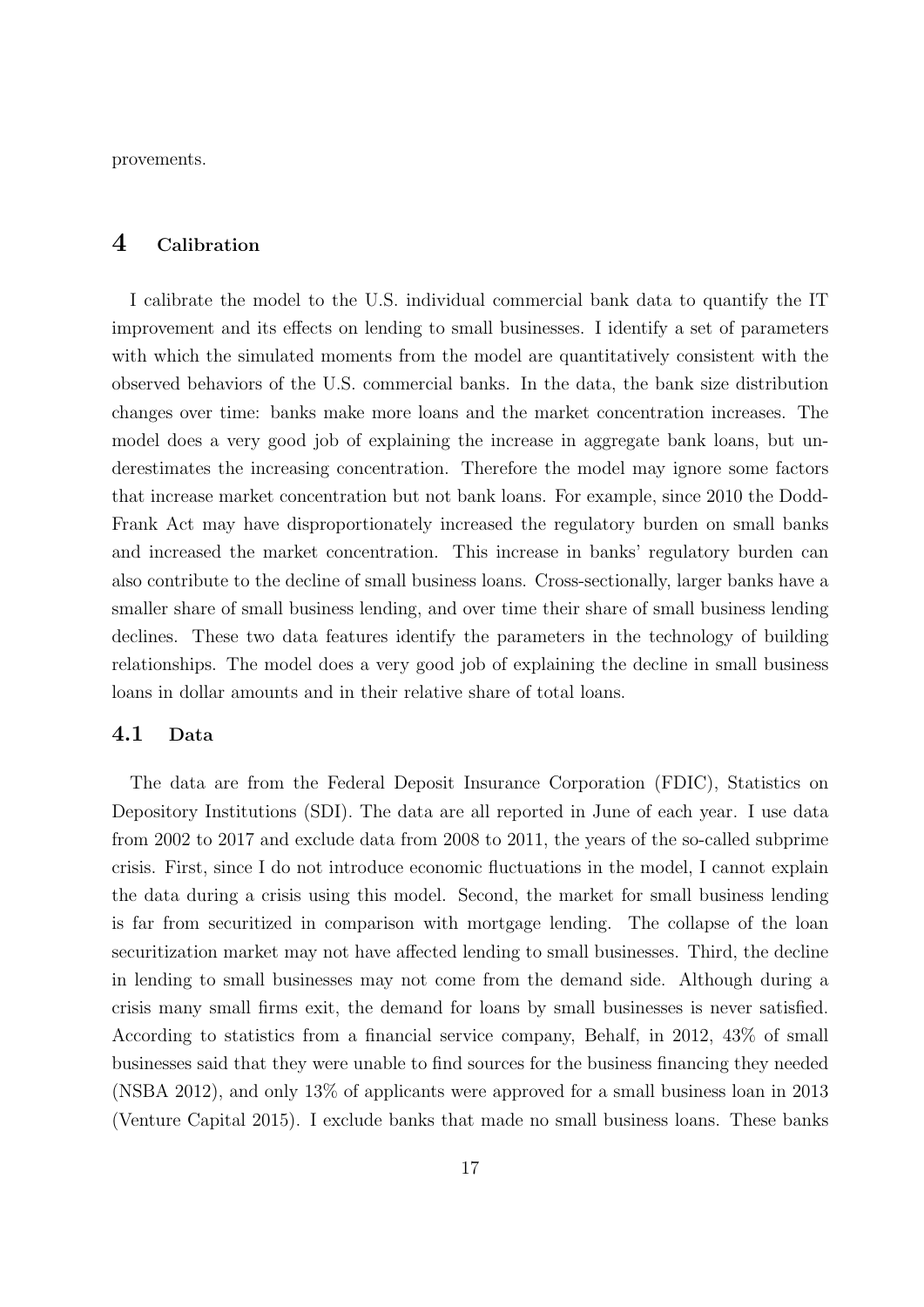usually are small and specialized in a type of lending, such as mortgages or agricultural loans.

A bank's total loans in the model are measured by total loans and leases net of unearned income[6](#page-18-0) . I assume that the loan size distribution does not change much. Some argue that the development of the securitization market allowed non-jumbo mortgage loans to become more liquid and that, as a result, banks issue more non-jumbo mortgage loans and fewer jumbo mortgages. The average loan size would thus become smaller. However, this change would not have a large effect on the loan size distribution, as jumbo mortgages account for less than 2% of all mortgages. Relationship loans are measured as loans to small businesses. Small business loans are loans with an original amount of \$1 million or less that are reported as C&I loans to U.S. addresses. Banks build relationships when they lend to small firms because small firms are usually informationally opaque [\(Berger and Udell,](#page-25-6) [1995,](#page-25-6) [2002\)](#page-25-3). Transaction loans are defined as a bank's total loans minus its relationship loans. They are car loans, consumption loans, mortgages, and large C&I loans. Because of the development of the securitization market, these loans can be easily securitized and sold. Loans in delinquency are loans that are past due by more than 30 days, interest is unaccrued, and the loans are charged off. Table.2 shows the definition of each variable. Table.3 shows the summary of statistics

The cost of data processing is from Compustat, Bank Fundamental Annual. This data set had 3,200 banks (in each year) from 2012 to 2017. The average total loans of these banks is \$28,025 million. However, in the FDIC data set, the average loan amount for a bank is \$7,880 million. So these banks are much larger than the average U.S. bank. The data processing costs represent total costs and fees incurred in processing banks' data, including the costs of computer services, technology, and software. The data show that, from 2012 to 2017, the data processing costs per dollar of loans decreased by 16%.

Table.2 inserted here.

#### Table.3 inserted here.

<span id="page-18-0"></span><sup>6</sup>Unearned revenue is money received by an individual or company for a service or product that has yet to be fulfilled. Unearned revenue can be thought of as a "prepayment" for goods or services that a person or company is expected to produce for the purchaser. As a result of this prepayment, the seller has a liability equal to the revenue earned until delivery of the good or service. Source: http://www.investopedia.com/terms/u/unearnedrevenue.asp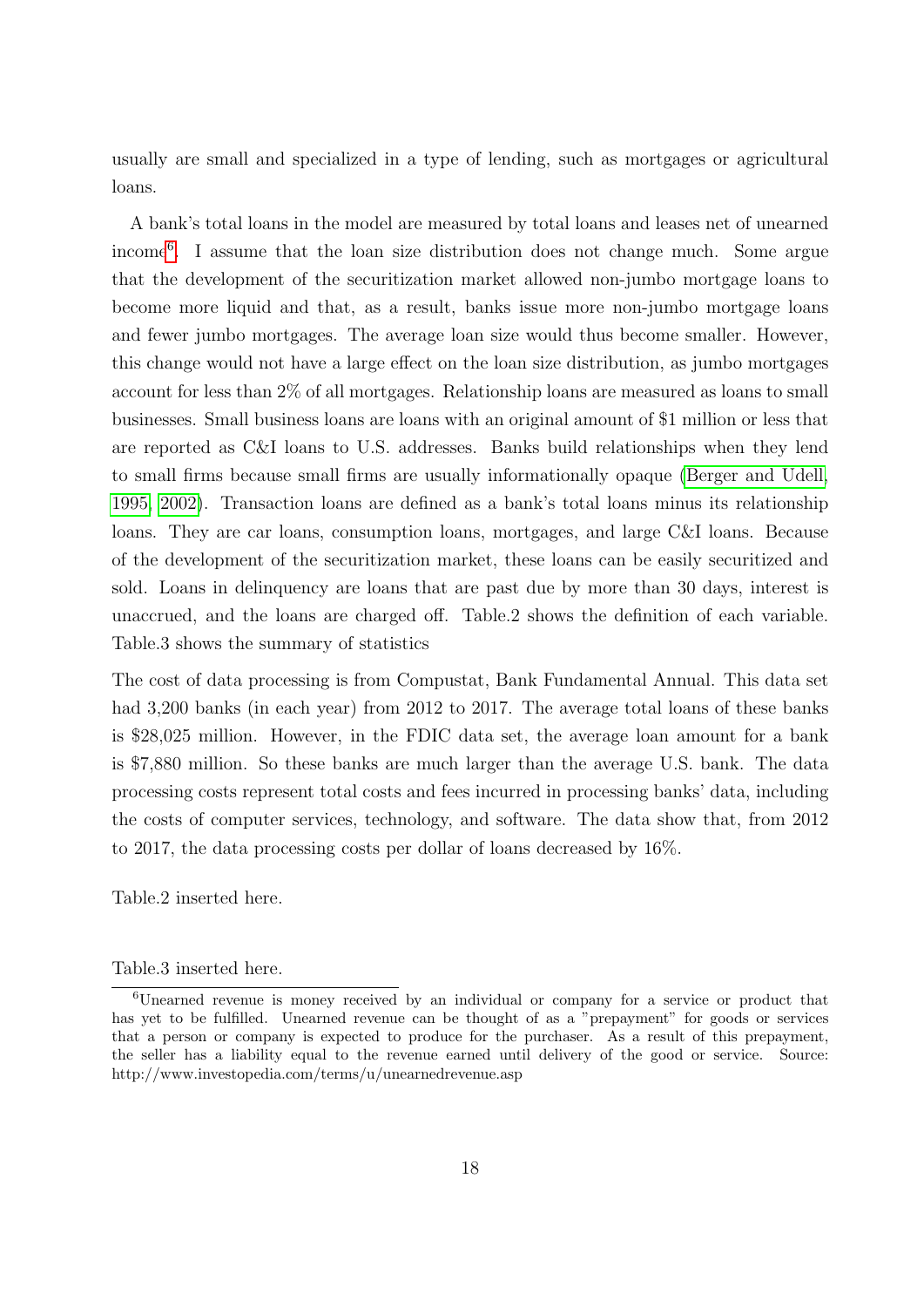## 4.2 Calibration Method and Results

I calibrate the model using the method of moments. I select the values of parameters to match the key moments in the data with the simulated ones from the model. For each group of parameters, I compute the optimal choices of each bank and the deposit interest rate in the equilibrium in each period. The initial period in the model is the year of 2002. The solution to the banks' problems is provided in Appendix 2. I then compute the moments from the model and compare them with the moments from the data. The search will stop until distance between the moments in the model and the moments in the data is small enough. The weight put on each moment is normalized to 1. The moments include the dollar amounts of total loans, the standard variations of total loans, the loan shares of banks with loans totaling more than \$1 billion, the number of small banks with loans totaling less than \$100 million, the average of banks' total loans for banks in the top 25% percent (in terms of total amount loaned), the average of banks' total loans for banks in the bottom 25% percent (in terms of total amount loaned), the dollar amount of small business loans, the average share of small business loans by the top 25% of banks, the loan delinquency rates, and the average amount and standard variations of total loans of entry banks from 2002 to 2007 and from 2012 to 2017. There are 92 moments. I put three restrictions in the calibration. First, the average bank's productive assets increase over time because the value of bank software increases over time. Second, the ratio of the standard deviations of bank loans to the sum of loans increases over time. Third, the ratio of the average dollar amount of loans by banks in the top 25% to the average dollar amount of loans by banks in the bottom 25% increases over time. These specifications are consistent with the data observations.

The calibration is to identify the parameters in a bank's technology for evaluating borrowers' delinquency rates,  $M_0, \lambda, \alpha$ , the parameters in a bank's technology for building relationships,  $F, \omega$ , the parameters in the deposit supply function,  $n_r$ , the parameters in the technology used by banks to accumulate assets,  $\delta_z$ ,  $A$ ,  $\gamma$ , the distribution of the staying costs,  $\mu$ ,  $\sigma$ , the parameters that characterize the returns from the projects,  $R_H$ ,  $R_L$ ,  $R_R$ , and the parameters that characterize the asset distribution of newly entered banks,  $\mu_z, \sigma_z$ . I calibrate period 0 in the model to the year of 2002. I additionally assume that in the first period, incumbent banks have assets z that are from the distribution of  $log-gamma(\mu_0, \sigma_0)$ . The parameter  $R_H$  is calculated as the ratio of incomes from loans to total loans. Assets depreciating rate  $\delta_z$  is set to 0.004. The discounting factor  $\beta$  is set to 0.996. The number of newly entered banks are calculated as total de nova banks from 2003 to 2007 and from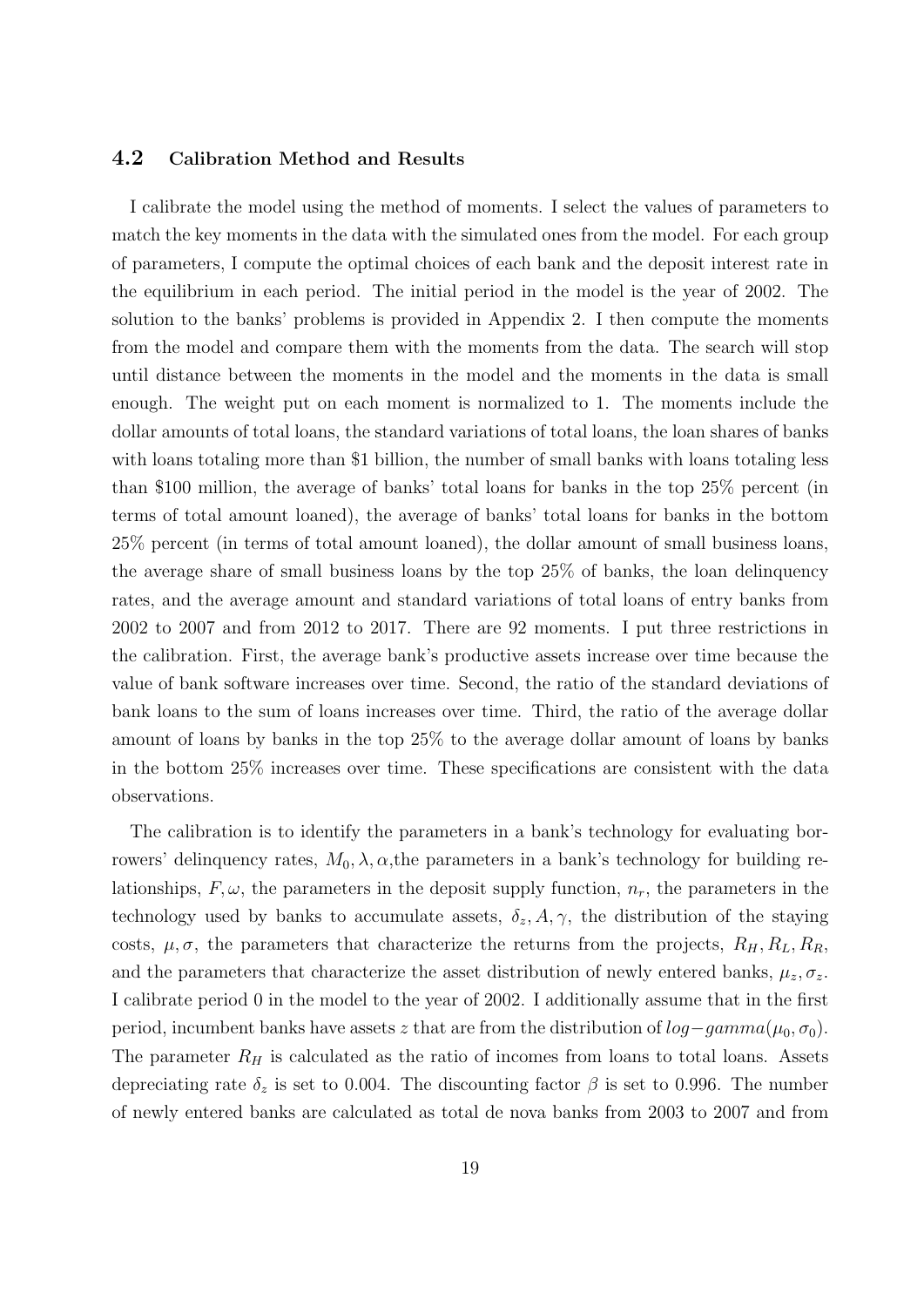2012 to 2017 to the number of years. Table.4 shows the value for each parameter and the corresponding moments used to identify them.

The model does a reasonable job of fitting the data. In the model, for the years 2002–2017, total loans increase from \$5.16 to \$8.6 trillion (vs \$5.11 to \$8.54 trillion in the data). For the same period, the standard variations of bank loans increase from \$8.69 to 16.2 billion (vs \$8.78 to \$24.6 billion in the data). The loan delinquency rates decrease from 2.33% to 2.3% (vs 2.37% to 2.14% in the data) from 2002 to 2017. The average bank loans of banks in the top 25% increase from \$2.36 to \$4.92 billion (vs \$2.43 to \$6.58 billion in the data) from 2002 to 2017. The average bank loans of banks in the bottom 25% increase from \$14.7 to \$38.6 million (vs \$20.7 to 31.5 million in the data) from 2002 to 2017. The loan share of large banks with loans totaling more than \$1 billion increases from 76% to 85% (vs 81% to 90% in the data) from 2002 to 2017. The number of banks with loans totaling less than \$100 million decreases from 3,609 to 1,794 (vs 4,707 to 2,072 in the data) from 2002 to 2017. The share of relationship lending (small business lending) decreases from to 6.7% to 3.7% (vs from 6.6% to 3.5% in the data); for large banks (with loan more than 1 billion dollars), it decreased from  $5.4\%$  to  $2\%$  (vs  $5.1\%$  to  $3\%$  in the data) from 2002 to 2017. The dollar amount of relationship lending decreases from \$345 billion to \$322 billion (vs from \$340 billion to \$301 billion in the data) from 2002 to 2017. The mean of loans of newly entered banks is \$671 million in the model (vs \$675 million in the data); the standard variation of loans of newly entered banks is \$5.7 billion in the model (vs \$5.1 billion in the data).

The most important untargeted moment is the cost of data processing per dollar of loans issued. In the model, it shrinks by 15.8% (the cost of processing hard information in the model is equal to the aggregate bank productive assets divided by bank total loans) from 2012 to 2017. In the data, it shrinks by 16%.

Table.4 inserted here.

The model shows that the cost of processing hard information in a loan application for \$1 million decreased from \$720 in 2002 to \$389 in 2017. As in the model, a bank on average approves 5% of loan applications it evaluates. Therefore, per dollar transaction loan, a bank saves \$0.0066 (that is,  $\frac{720-389}{1000000} \div 5\%$ ). This number is large if we compare it to the average loan spread, about 3%. It also means that the cost of bank transaction lending is reduced by 46%. However, for each dollar of a relationship loan, the bank needs to pay at least an additional \$0.0066 (that is,  $\frac{1}{F(1+\omega)}$ ) to build the relationship, so the cost of relationship lending is reduced by at most 31%. Since technological improvements benefit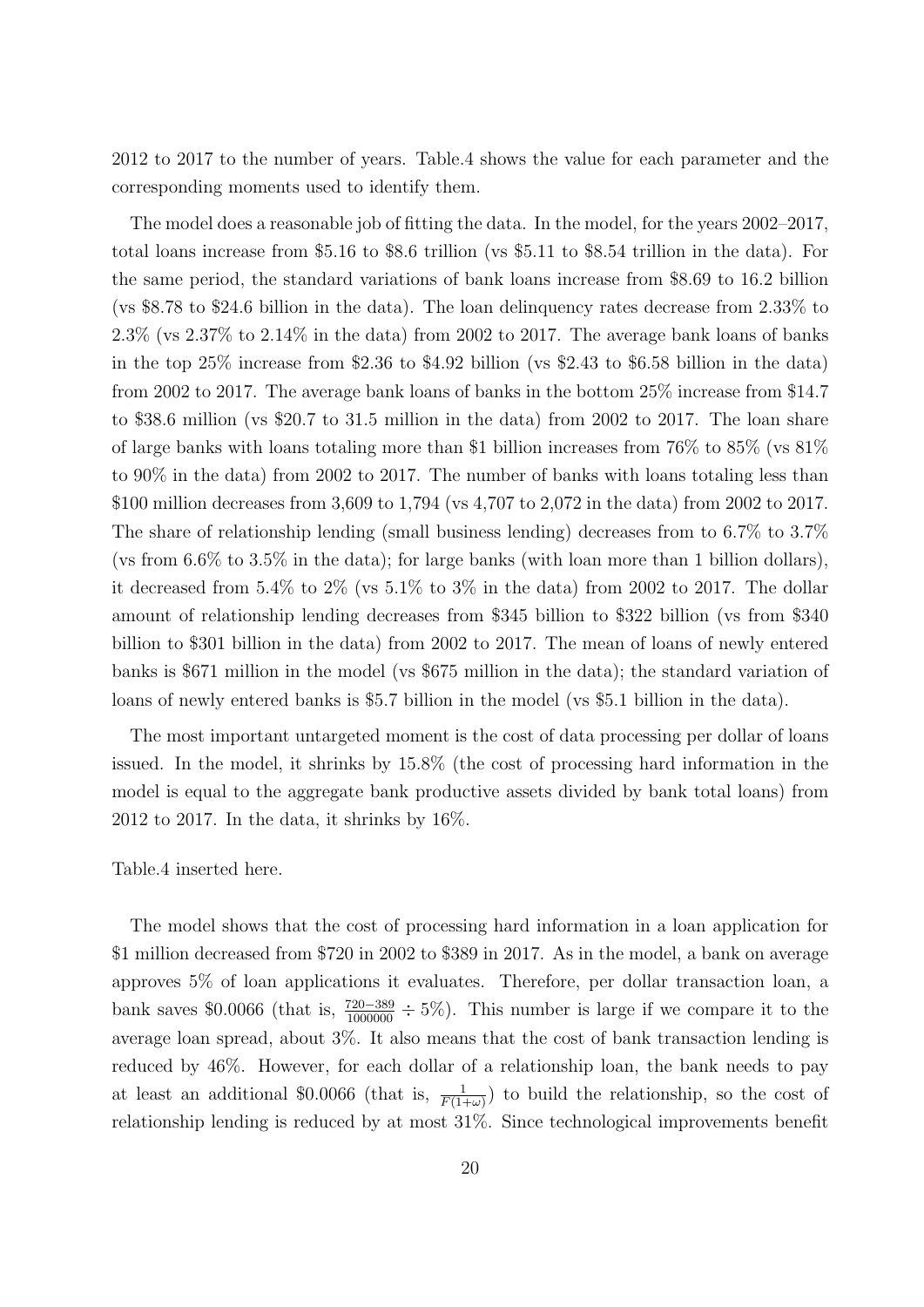transaction lending more than they do relationship lending, banks replace relationship loans with transaction loans. In the model, because large banks are less constrained in their ability to issue more loans, large banks benefit more from technological improvements than small banks and crowd out small banks. The quantitative model infers that a bank with an additional \$1,000 of productive assets can produce at most \$1,726 in higher returns (that is,  $(0.05\alpha(M_{12}-M_1)+0.05\alpha(M_{12}-M_1)A\gamma(1-\gamma))(R_H-r)$ ) as a result of improved IT.

# 4.3 Comparative Analysis

The comparative analysis provides intuition for my identification of each parameter. I group the parameters in three categories. Group one includes parameters whose increase will increase total loans but reduce relationship loans, including,  $M_0, \alpha, \mu_0, \sigma_0$ . Group two includes parameters whose increase will increase total loans and relationship loans, including,  $F, -\omega, R_R, -n_r$ . Group three includes parameters whose increase will increase the growth rate of total loans, including,  $\lambda$ ,  $A$ ,  $-\gamma$ . The common features among parameters in the same group create a problem for identifying them.

To identify the parameters in the first group, I need to use the ratio of loan standard variation to total loans, defined as  $r_{1t}$  and the ratio of average loans of large banks (banks in the top 25%) to average loans of small banks (banks in the bottom 25%), defined as  $r_{2t}$ , where  $t = 1, ..., 12$ . I increase  $M_0$  from 1339 to 1636, increase  $\alpha$  from .89 to .9, decreases from 1.09 to .88, increase  $\mu_0$  from 21 to 21.2, and increase  $\sigma_0$  from .4 to .42 (Table.5). Only an increase of  $\mu_0$  can increase  $\frac{r_{2,12}}{r_{2,1}}$  and only an increase of  $\sigma_0$  can increase  $\frac{r_{1,12}}{r_{1,1}}$ .

To identify the parameters in the second group, I need to use the moments of loan delinquency rates, the number of small banks with loans totaling less than \$100 million, and the loan share of banks with loans totaling more than \$1 billion. I increase  $F$  from 148 to 181, decrease  $\omega$  from .0279 to .0259, increase  $R_R$  from .55 to .56, and decrease  $n_r$ from .152 to .15 (Table.6). Only an increase of  $-n_r$  can increase the loan delinquency rate in 2017; only an increase of  $F$  can decrease the loan share of large banks with loans more than 1 billion dollars in 2017; an increase of  $R_R$  decreases the number of banks with loans fewer than 100 million dollars in 2017.

To identify the parameters in the third group, I need to use  $r_{1t}$  and  $r_{2t}$  again. I increase λ from .0365 to .043, decrease γ from .31 to .29, and increase A from .36 to .38 (Table.7). Only a decrease of  $\gamma$  can increase  $\frac{r_{1,12}}{r_{1,1}}$  and only an increase of A can increase  $\frac{r_{2,12}}{r_{2,1}}$ .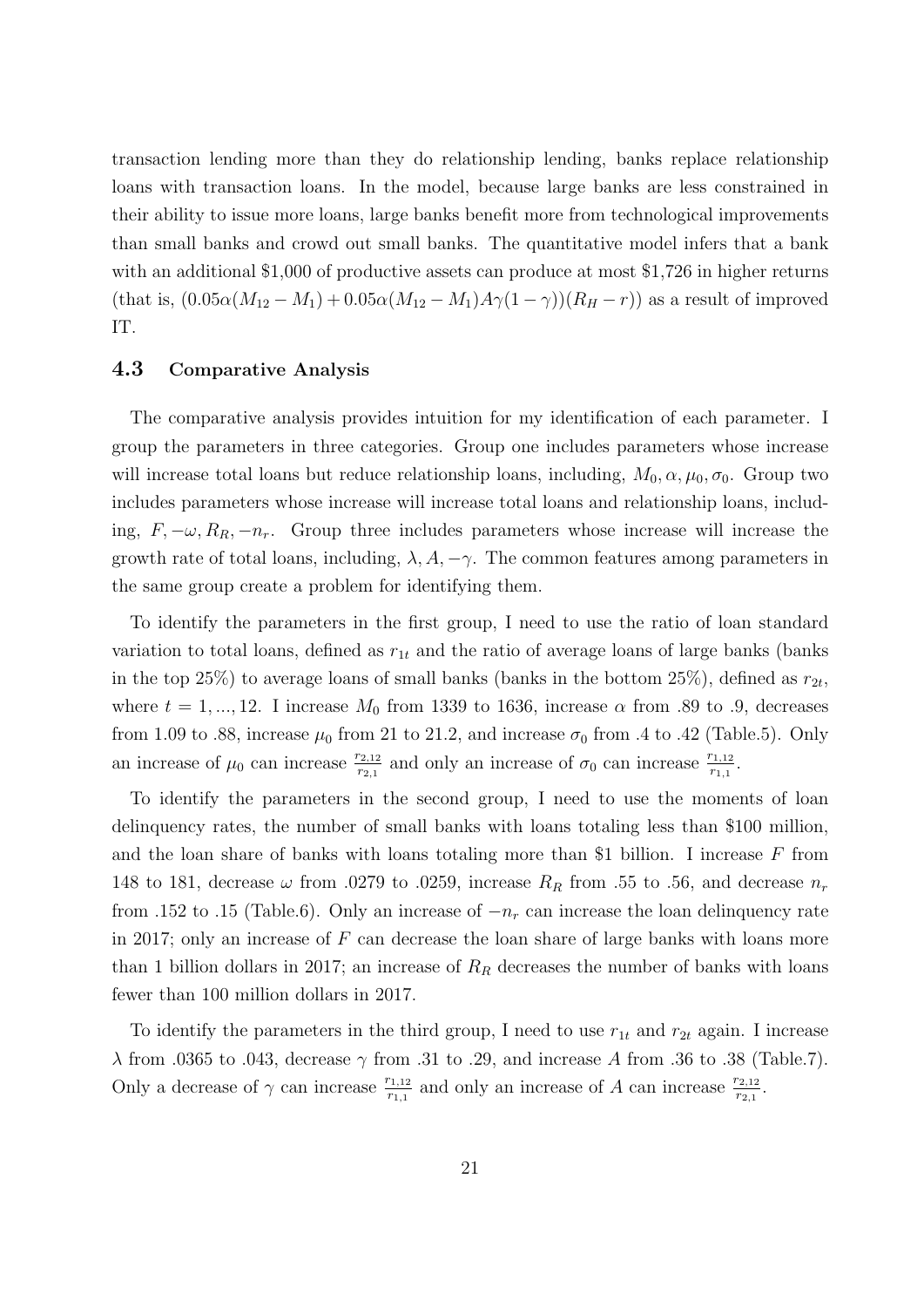Table.5-7 inserted here.

# 5 Counterfactual and Policy Experiments

In this section, I conduct one decomposing analysis and two policy experiments. I decompose the effects of the substitution mechanisms and the crowding-out mechanisms. I find that the first mechanism contributes to 63% of the decline in small business loans in the model. Consistent with the results from the decomposing analysis, the policy experiment shows that to encourage lending to small businesses, policy should subsidize lending to small businesses rather than subsidize small banks.

## 5.1 Decomposing the Effects from Two Mechanisms

In this experiment, I keep the substitution effect and shut down the crowding-out effects between large and small banks. I keep the distribution of bank productive assets the same in each year. I find that small business loans decrease by \$15 billion dollars, rather than the \$24 billion in the benchmark model. I thus conclude that the substitution effect accounts for at least 63% of the decline. This result implies that, because the substitution effect dominates, we should subsidize lending to small borrowers directly, not subsidize small banks. I compare these three policies in the next subsection.

#### 5.2 Policy Experiments

Using the quantitative model, I experiment with three policies to encourage lending to small borrowers and compare their effects on small business loans in 2017. Table. 8 compares the effects from different policies.

In the first policy experiment, I subsidize banks with  $1\%$  of their loan amounts, when lending to borrowers with delinquency rates greater than or equal to 5%. This policy reduces the substitution effects. According to the U.S. Small Business Administration, from 2002 to 2009 more than 90% of small business loans (in dollar amount) had a delinquency rate greater than 5%, and in the model all relationship loans have a delinquency rate greater than 4.9%. My model shows that loans the amount loaned to all borrowers with delinquency rates greater than or equal to 5% decreases from \$159 billion to \$78 billion; while other borrowers receive more loans from 2002 to 2017. Thus the model indicates that many risky small businesses receive fewer loans than before, and this reduction in lending to risky small businesses leads to a decline in small business lending. Therefore I only subsidize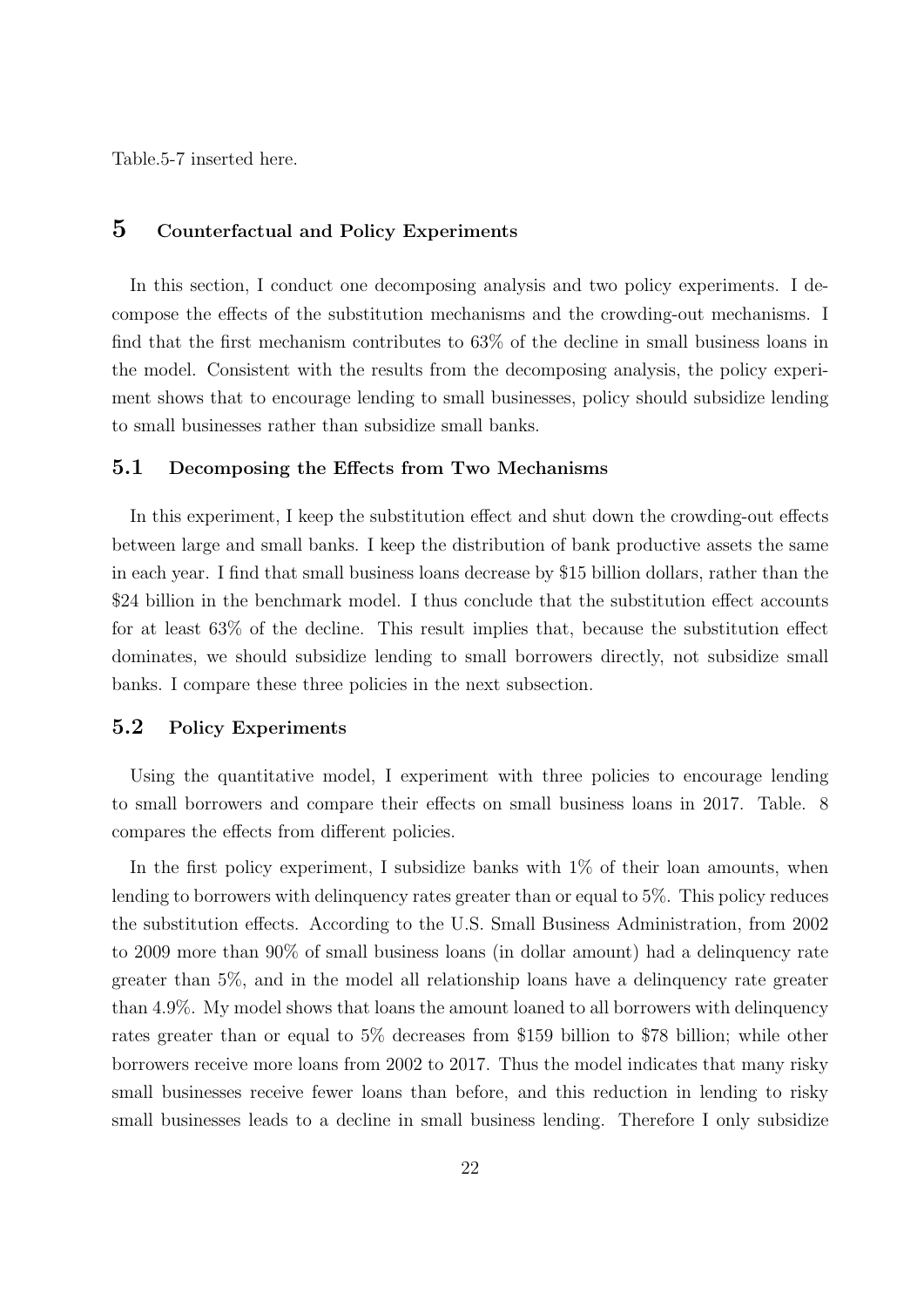lending to risky borrowers. In comparison with the benchmark model, a borrower with a delinquency rate greater than or equal to 5% receives 4 times more loans in 2017 (from \$90 to \$428 billion), and other borrowers also receive more loans under this policy. This subsidy costs \$4.28 billion dollars in 2017. A dollar of subsidy to small business lending increases small business lending by \$79. Thus, in the context of the model, when the U.S. Small Business Administration provides subsidized loans and loan guarantees to small businesses for start-up and expansion, risky small businesses become much less financially constrained.

In the second policy experiment, I subsidize small banks (with total loans of less than \$100 million) with 1\% of their loan amounts in order to reduce their exit rate. This policy targets the crowding-out effect. In comparison with the benchmark model, this policy does not increase relationship loans. This is because this policy gives small banks an incentive to grow. When these small banks grow, they reduce their share of relationship loans to small businesses. This policy costs \$796 million in 2017 without an increase in small business lending. A dollar of subsidy to small banks increases small business lending by \$0. [Berger](#page-25-1) [et al.](#page-25-1) [\(2005\)](#page-25-1) suggests that instead of subsidizing small business lending directly, we should subsidize the intermediaries that have a comparative advantage in relationship lending. My study shows that within the context of IT improvements, this policy may not have the positive effects as expected.

In the last policy experiment, I decrease small banks' costs of staying by 1% (small banks: banks with loans of less than \$100 million). This experiment is to see whether lending to small businesses will increase if policy decreases small banks' regulatory burden. I find that lending to small businesses in 2017 increases from \$322 to \$343 billion under this policy. This policy costs \$10,475 billion. Therefore, \$1 of decrease in banks' regulatory burden increases small business lending by \$0.002.

## 6 Conclusions and Implications

I study the effects of IT improvements on small business lending in a quantitative structural framework. The framework includes a dynamic model of relationship banking, a calibration that quantifies the advancement of IT improvements in the banking market, and an evaluation of policies that may encourage lending to small businesses. The model does a reasonable job of explaining some key features of the U.S. commercial banking market: the increasing market concentration, the exit of small banks, and the decline in small business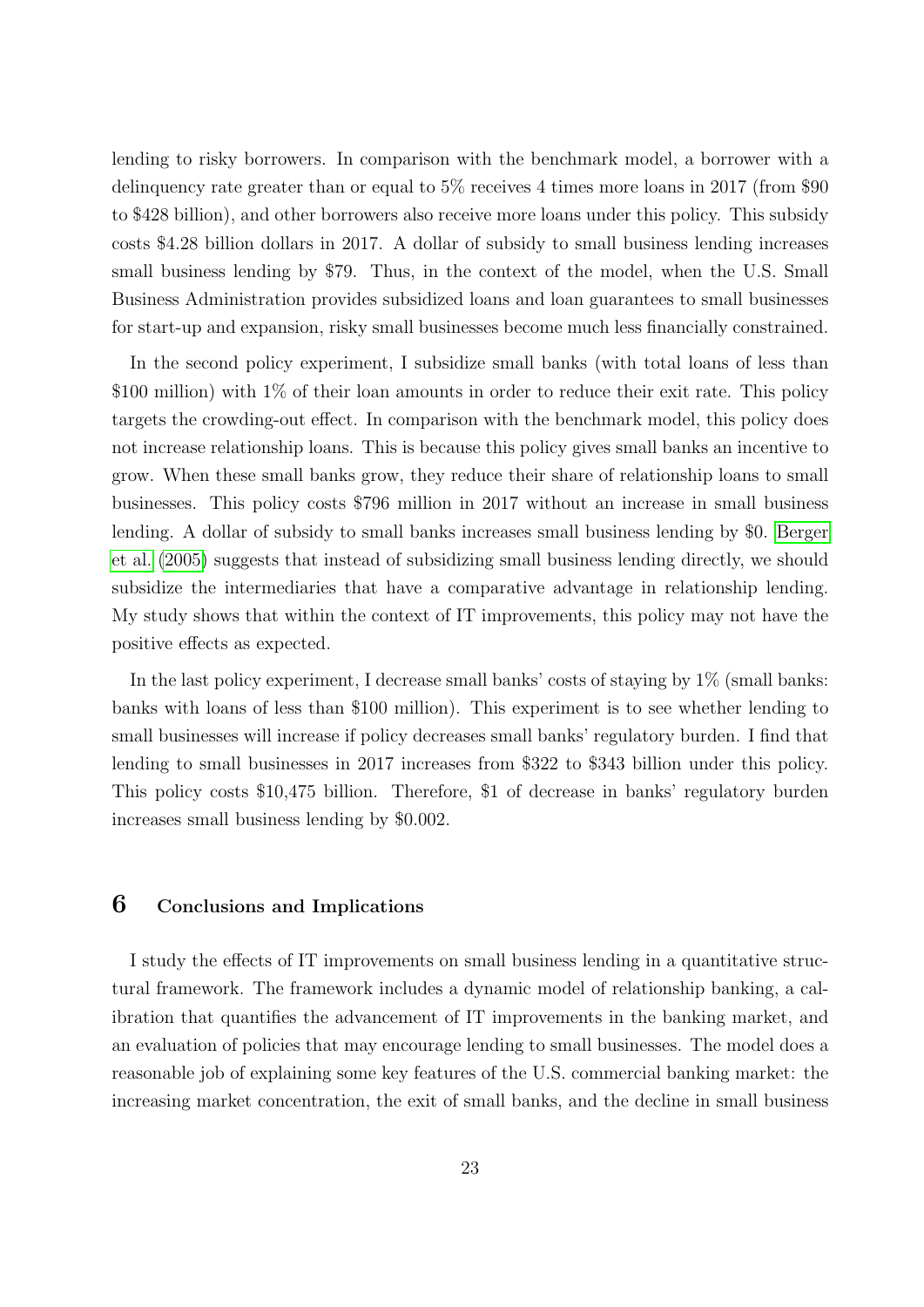loans. The model shows that when the data processing costs per loan dollar decline by 2.5% annually, lending to small businesses declines 1% annually. This decline may lead to an annual loss of 50,000 jobs according to [Chen, Hanson and Stein](#page-27-3) [\(2017\)](#page-27-3). The findings in this paper add insight to the debate over how to encourage lending to small businesses. They imply that policy should subsidize small risky borrowers, not small banks, even though small banks may have a comparative advantage in relationship lending. This research also implies that if the repeal of Dodd-Frank Act can decrease the regulatory burden on banks, lending to small businesses may increase.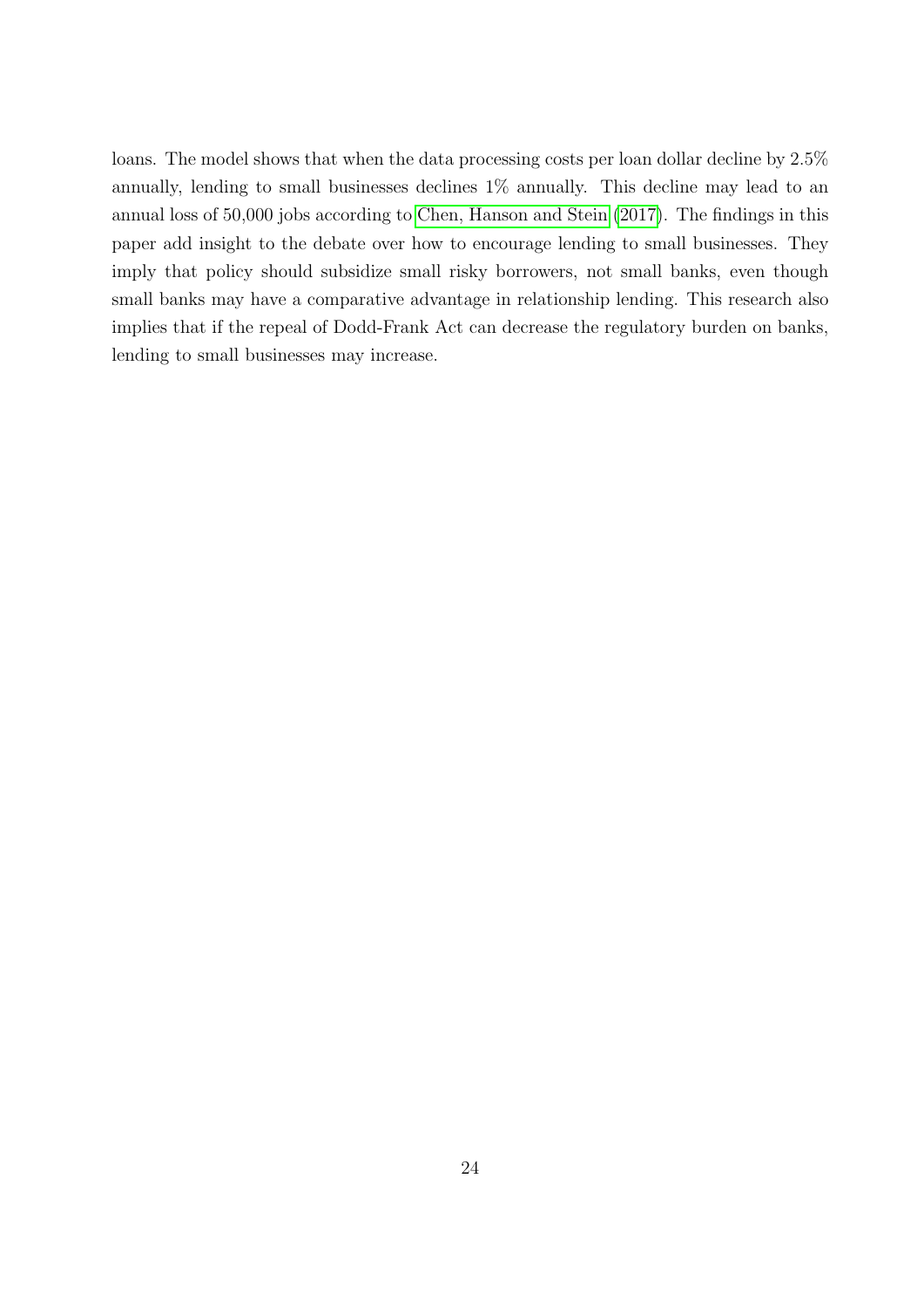#### Reference

- Aghion, Philippe, and Peter Howitt. 1990. "A model of growth through creative destruction." National Bureau of Economic Research.
- <span id="page-25-0"></span>Azar, José, Ioana Marinescu, and Marshall I Steinbaum. 2017. "Labor market concentration." National Bureau of Economic Research.
- Baumol, William J. 1968. "Entrepreneurship in Economic Theory." The American Economic Review, 58(2): 64–71.
- <span id="page-25-2"></span>Berger, Allen N. 2003. "The economic effects of technological progress: Evidence from the banking industry." Journal of Money, credit, and Banking, 35(2): 141–176.
- <span id="page-25-6"></span>Berger, Allen N, and Gregory F Udell. 1995. "Relationship lending and lines of credit in small firm finance." Journal of business, 351–381.
- <span id="page-25-3"></span>Berger, Allen N, and Gregory F Udell. 2002. "Small business credit availability and relationship lending: The importance of bank organisational structure." The economic journal, 112(477).
- Berger, Allen N, and Robert DeYoung. 2006. "Technological Progress and the Geographic Expansion of the Banking Industry." Journal of Money, Credit, and Banking, 38(6): 1483–1513.
- <span id="page-25-4"></span>Berger, Allen N, Anthony Saunders, Joseph M Scalise, and Gregory F Udell. 1998. "The effects of bank mergers and acquisitions on small business lending." Journal of financial Economics, 50(2): 187–229.
- <span id="page-25-5"></span>Berger, Allen N, Christa HS Bouwman, and Dasol Kim. 2017. "Small bank comparative advantages in alleviating financial constraints and providing liquidity insurance over time." The Review of Financial Studies, 30(10): 3416–3454.
- <span id="page-25-1"></span>Berger, Allen N, Nathan H Miller, Mitchell A Petersen, Raghuram G Rajan, and Jeremy C Stein. 2005. "Does function follow organizational form? Evidence from the lending practices of large and small banks." Journal of Financial economics, 76(2): 237–269.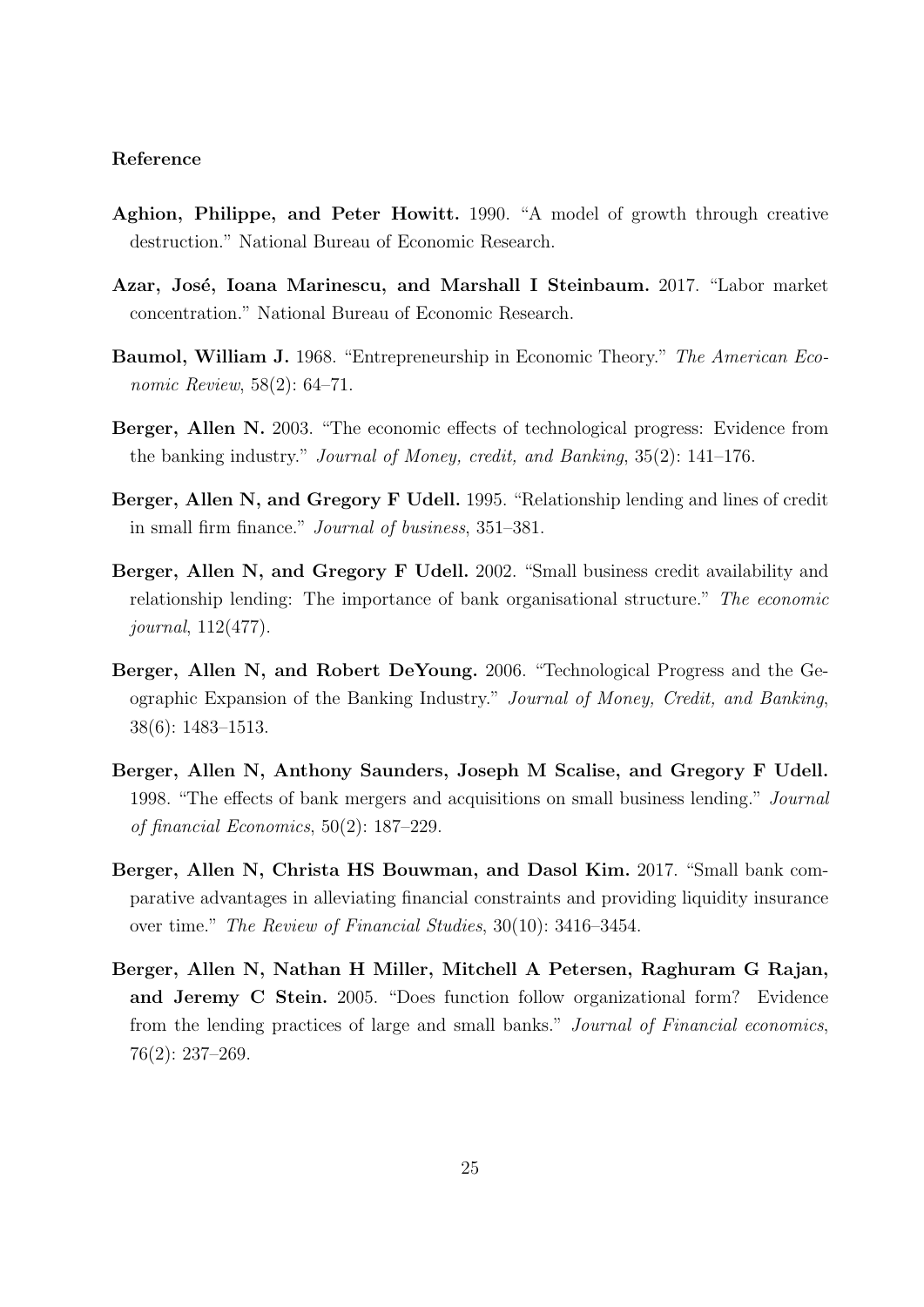- Berger, Allen N, Richard J Rosen, and Gregory F Udell. 2007. "Does market size structure affect competition? The case of small business lending." Journal of Banking  $\mathcal B$ Finance, 31(1): 11–33.
- Berger, Allen N, W Scott Frame, and Nathan H Miller. 2005. "Credit scoring and the availability, price, and risk of small business credit." Journal of money, credit and banking, 191–222.
- Bernanke, Ben S, Mark Gertler, and Simon Gilchrist. 1999. "The financial accelerator in a quantitative business cycle framework." Handbook of macroeconomics, 1: 1341– 1393.
- Bharath, Sreedhar T, Sandeep Dahiya, Anthony Saunders, and Anand Srinivasan. 2009. "Lending relationships and loan contract terms." The Review of Financial Studies, 24(4): 1141–1203.
- Birch, David L. 1979. The job generation process. Cambridge, Mass. : M.I.T. Program on Neighborhood and Regional Change.
- Black, Sandra E., and Philip E. Strahan. 2002. "Entrepreneurship and Bank Credit Availability." *The Journal of Finance*, 57(6): 2807–2833.
- Bloom, Nicholas, Max Floetotto, Nir Jaimovich, Itay Saporta-Eksten, and Stephen J Terry. 2012. "Really uncertain business cycles." National Bureau of Economic Research.
- <span id="page-26-0"></span>Bolton, Patrick, Xavier Freixas, Leonardo Gambacorta, and Paolo Emilio Mistrulli. 2016. "Relationship and transaction lending in a crisis." The Review of Financial Studies, 29(10): 2643–2676.
- <span id="page-26-1"></span>Boot, Arnoud WA, and Anjan V Thakor. 2000. "Can relationship banking survive competition?" The journal of Finance, 55(2): 679–713.
- <span id="page-26-2"></span>Bordo, Michael D., and John V. Duca. 2018. "he Impact of the Dodd-Frank Act on Small Business." No. w24501. National Bureau of Economic Research.
- <span id="page-26-3"></span>Brown, J David, John S Earle, and Yana Morgulis. 2015. "Job creation, small vs. large vs. young, and the SBA." National Bureau of Economic Research.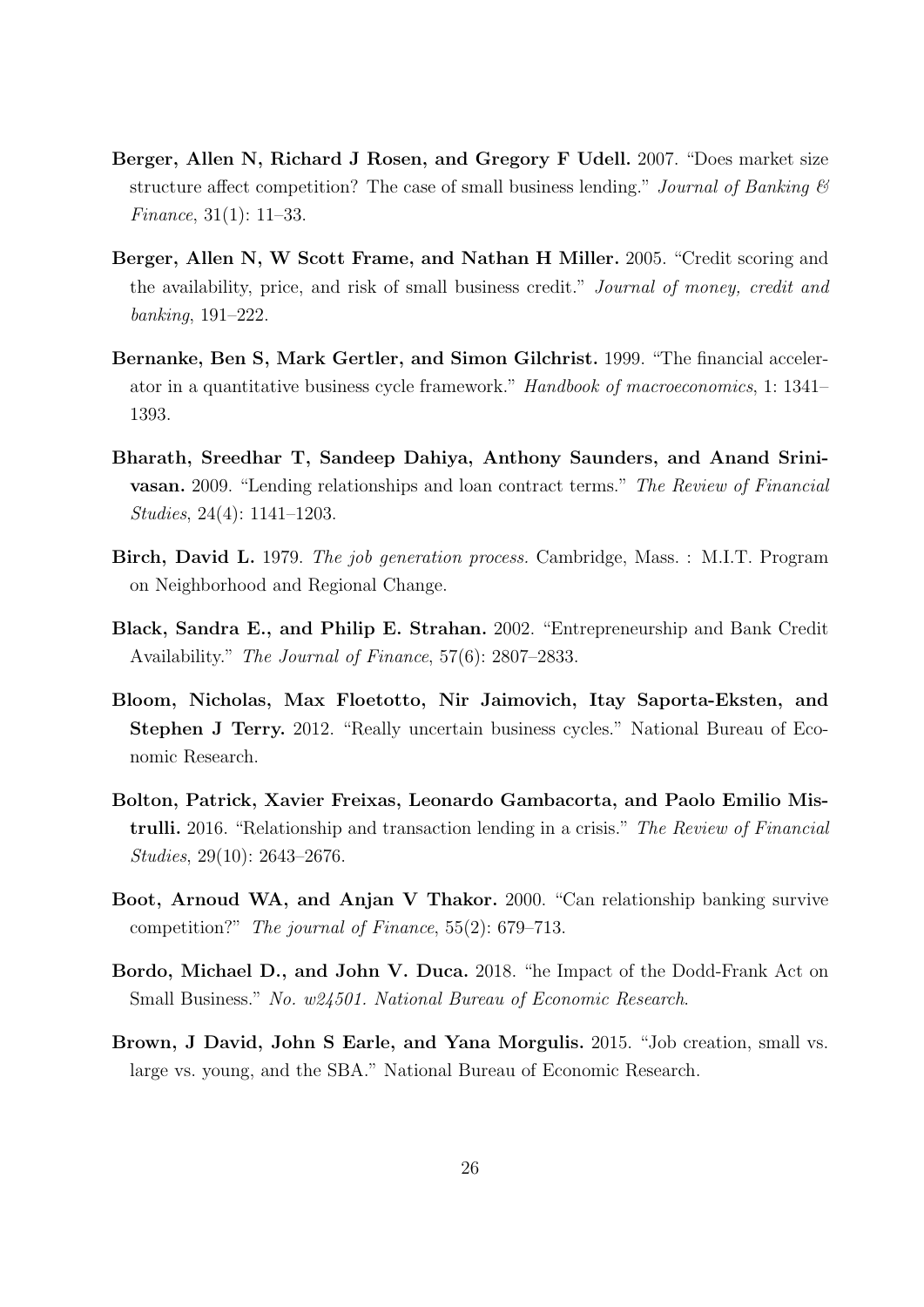- Campello, Murillo, John R Graham, and Campbell R Harvey. 2010. "The real effects of financial constraints: Evidence from a financial crisis." Journal of financial Economics, 97(3): 470–487.
- <span id="page-27-3"></span>Chen, Brian S, Samuel G Hanson, and Jeremy C Stein. 2017. "The decline of big-bank lending to small business: Dynamic impacts on local credit and labor markets."
- <span id="page-27-1"></span>Chen, Joseph, Harrison Hong, Ming Huang, and Jeffrey D Kubik. 2004. "Does fund size erode mutual fund performance? The role of liquidity and organization." The American Economic Review, 94(5): 1276–1302.
- <span id="page-27-0"></span>Chodorow-Reich, Gabriel. 2013. "The employment effects of credit market disruptions: Firm-level evidence from the 2008–9 financial crisis." The Quarterly Journal of Economics, 129(1): 1–59.
- Cole, Rebel A, Lawrence G Goldberg, and Lawrence J White. 2004. "Cookie cutter vs. character: The micro structure of small business lending by large and small banks." Journal of financial and quantitative analysis, 39(2): 227–251.
- Corbae, Dean, Pablo Dâerasmo, et al. 2011. "A quantitative model of banking industry dynamics."
- <span id="page-27-2"></span>Cortés, Kristle, Yuliya Demyanyk, Lei Li, Elena Loutskina, and Philip E Strahan. 2018. "Stress Tests and Small Business Lending." National Bureau of Economic Research.
- Edmiston, Kelly D. 2007. "The role of small and large businesses in economic development."
- Evans, David S., and Boyan Jovanovic. 1989. "An Estimated Model of Entrepreneurial Choice under Liquidity Constraints." Journal of Political Economy, 97(4): 808–827.
- Gennaioli, Nicola, Andrei Shleifer, and Robert Vishny. 2012. "Neglected risks, financial innovation, and financial fragility." Journal of Financial Economics, 104(3): 452– 468.
- Gertler, Mark, and Simon Gilchrist. 1994. "Monetary policy, business cycles, and the behavior of small manufacturing firms." The Quarterly Journal of Economics, 109(2): 309–340.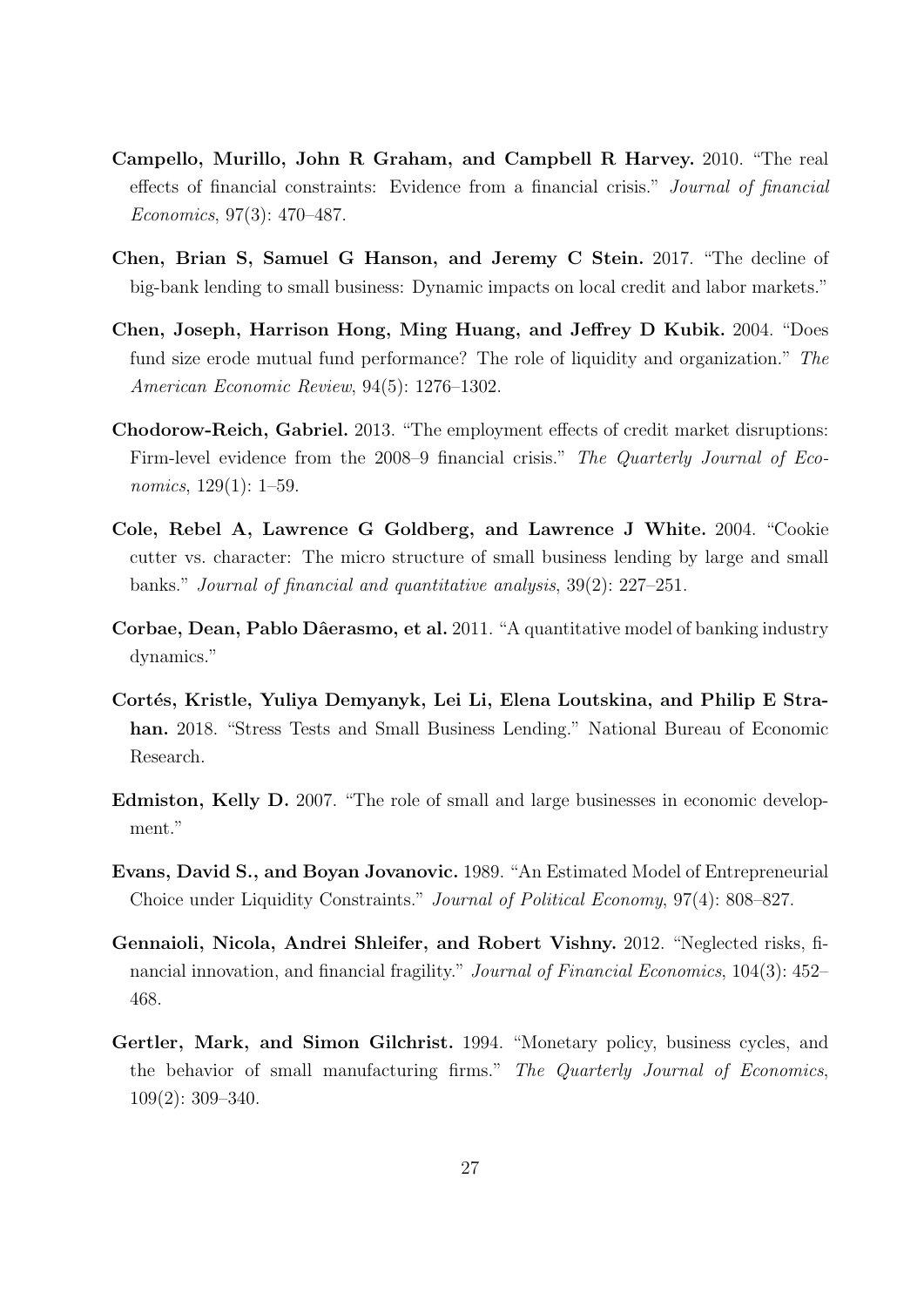- Greenwood, Jeremy, and Boyan Jovanovic. 1990. "Financial development, growth, and the distribution of income." Journal of political Economy, 98(5, Part 1): 1076–1107.
- <span id="page-28-0"></span>Hayashi, Fumiko, Bin Grace Li, and Zhu Wang. 2017. "Innovation, Deregulation, and the Life Cycle of a Financial Service Industry." Review of Economic Dynamics, 26: 180–203.
- <span id="page-28-3"></span>Hopenhayn, Hugo A. 1992. "Entry, exit, and firm dynamics in long run equilibrium." Econometrica: Journal of the Econometric Society, 1127–1150.
- Hopenhayn, Hugo Andrés. 1993. "The shakeout."
- Keeton, William R. 1996. "Do bank mergers reduce lending to businesses and farmers? New evidence from tenth district states." Economic Review-Federal Reserve Bank of Kansas City, 81(3): 63.
- King, Robert G, and Ross Levine. 1993. "Finance and growth: Schumpeter might be right." The quarterly journal of economics, 108(3): 717–737.
- Krusell, Per, and Anthony A Smith, Jr. 1998. "Income and wealth heterogeneity in the macroeconomy." Journal of political Economy, 106(5): 867–896.
- Liberti, Jose M, and Atif R Mian. 2009. "Estimating the effect of hierarchies on information use." The Review of Financial Studies, 22(10): 4057–4090.
- <span id="page-28-1"></span>Liberti, José María, and Mitchell A Petersen. 2017. "Information: Hard and soft." Rev. Corporate Finance Stud.
- <span id="page-28-2"></span>Mills, Karen, and Brayden McCarthy. 2016. "The State of Small Business Lending: Innovation and Technology and the Implications for Regulation."
- Myler, Larry. 2015. "Face Interactions Can Never Be Replaced By Technology." https://www.forbes.com/sites/larrymyler/2015/11/21/.
- Nadiri, M Ishaq, and Ingmar R Prucha. 1996. "Estimation of the depreciation rate of physical and R&D capital in the US total manufacturing sector." Economic Inquiry, 34(1): 43–56.
- Nguyen, Hoai-Luu Q. 2014. "Do bank branches still matter? The effect of closings on local economic outcomes."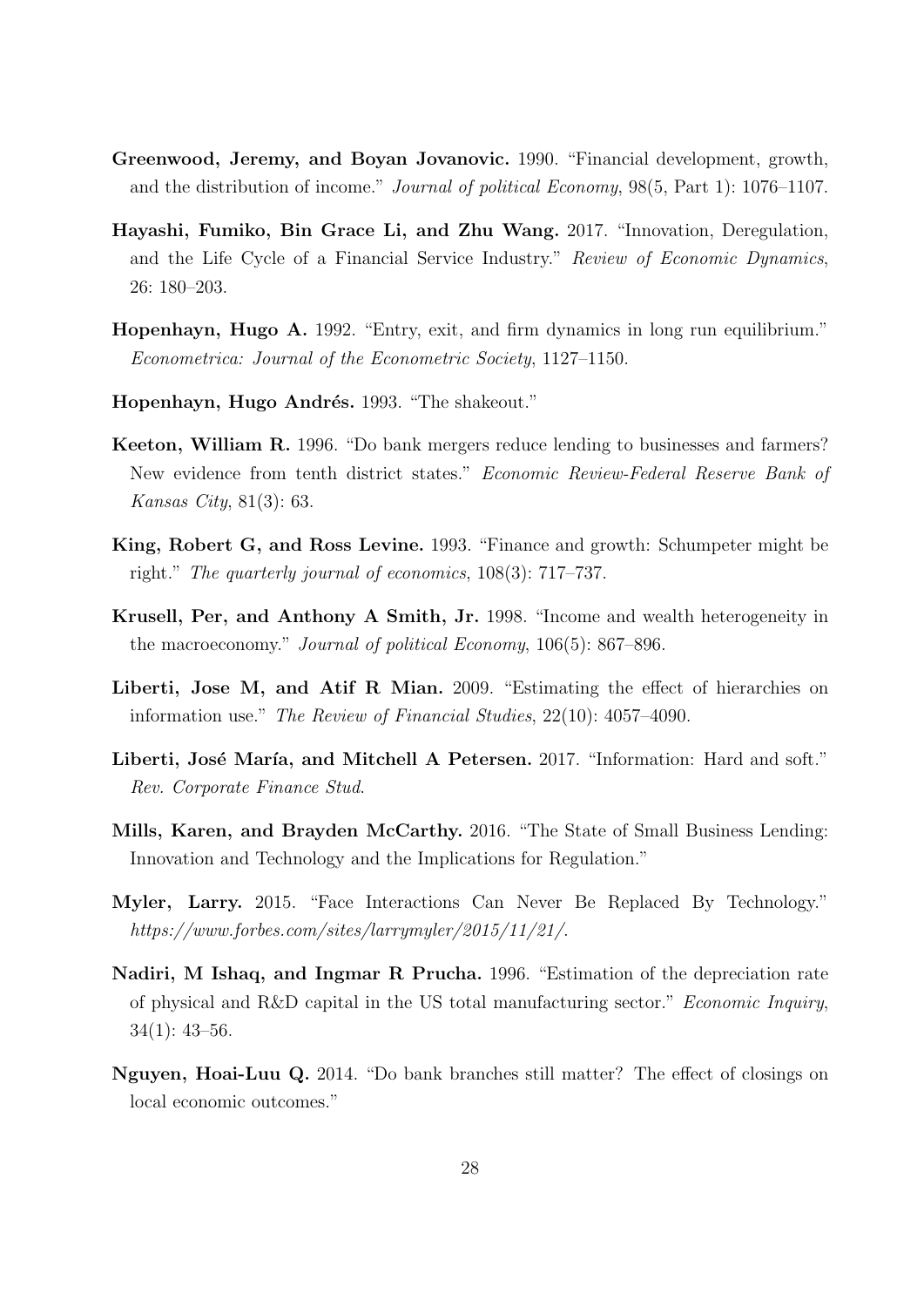- OECD. 2014. Financing SMEs and Entrepreneurs 2014.
- <span id="page-29-3"></span>Peek, Joe, and Eric S Rosengren. 1995. "Small business credit availability: How important is size of lender?"
- Petersen, Mitchell A. 2004. "Information: Hard and soft."
- Petersen, Mitchell A, and Raghuram G Rajan. 1994. "The benefits of lending relationships: Evidence from small business data." The journal of finance, 49(1): 3–37.
- <span id="page-29-4"></span>Rajan, Raghuram G. 1992. "Insiders and outsiders: The choice between informed and arm's-length debt." The Journal of Finance, 47(4): 1367–1400.
- Rajan, Raghuram G. 2006. "Has finance made the world riskier?" European Financial Management, 12(4): 499–533.
- Romer, Paul M. 1990. "Endogenous technological change." Journal of political Economy, 98(5, Part 2): S71–S102.
- <span id="page-29-0"></span>Stein, Jeremy C. 2002. "Information production and capital allocation: Decentralized versus hierarchical firms." The journal of finance, 57(5): 1891–1921.
- Stiglitz, Joseph E. 2000. "Capital market liberalization, economic growth, and instability." World development, 28(6): 1075–1086.
- <span id="page-29-2"></span>Strahan, Philip E, and James P Weston. 1998. "Small business lending and the changing structure of the banking industry." Journal of Banking  $\mathscr B$  Finance, 22(6): 821– 845.
- <span id="page-29-1"></span>Sullivan, Richard J, and Zhu Wang. 2013. "Internet Banking: An Exploration in Technology Diffusion and Impact."
- Sullivan, Richard, Zhu Wang, et al. 2005. "Internet banking: An exploration in technology diffusion and impact." Federal Reserve Bank of Kansas City Payments System Research Working Paper, 05–05.
- Townsend, Robert M. 1979. "Optimal contracts and competitive markets with costly state verification." Journal of Economic theory, 21(2): 265–293.
- Triplett, and Bosworth. July 2002. "'Baumol's Disease' has been cured: It and multifactor productivity in us services industries." Brookings Institution working paper.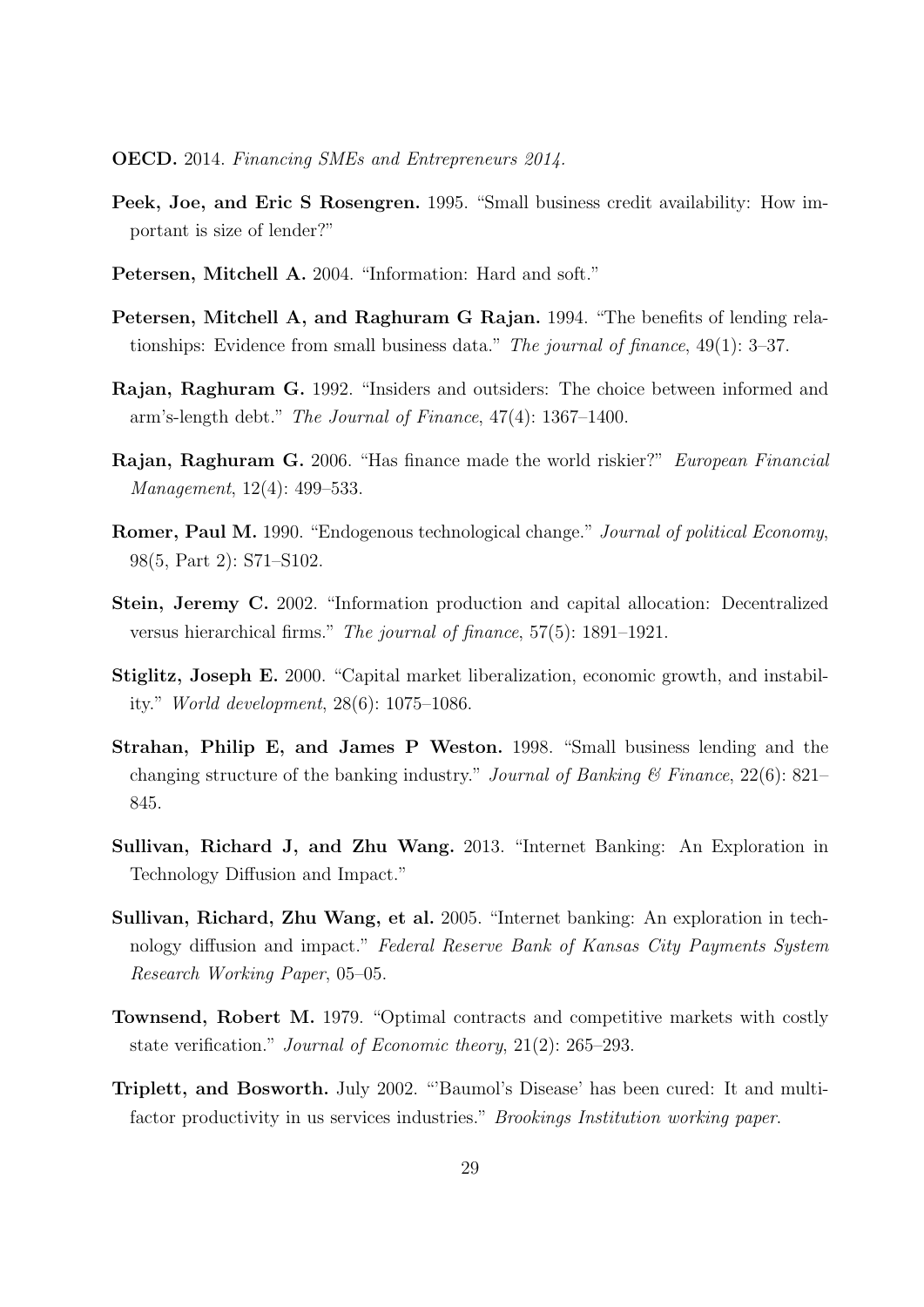<span id="page-30-0"></span>Von Thadden, Ernst-Ludwig. 1995. "Long-term contracts, short-term investment and monitoring." The Review of Economic Studies, 62(4): 557–575.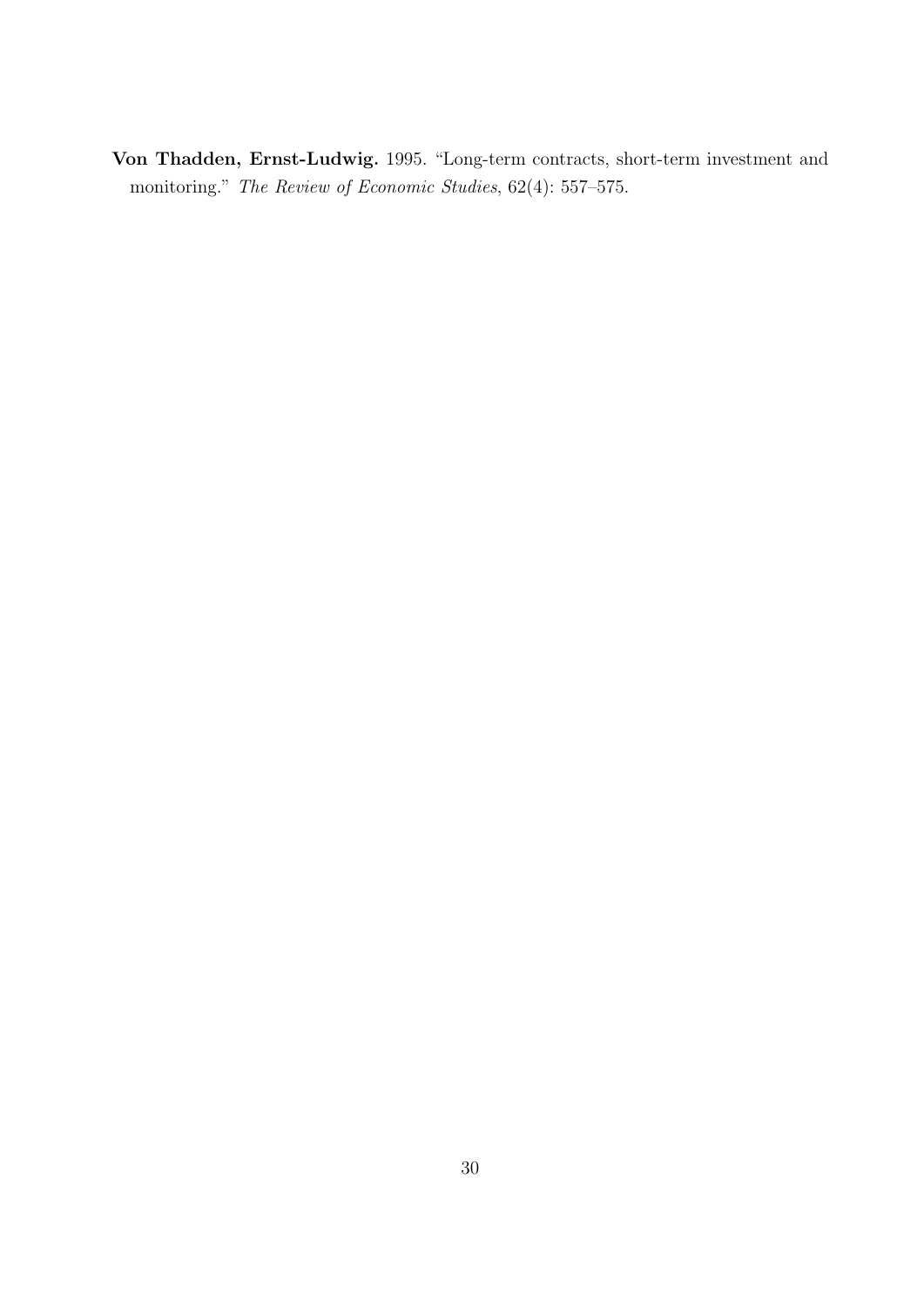# A Mathematical Appendix

#### A.1 Proof of Theorem 1

The bank with assets  $z$  solves:

$$
\max_{I_j, I_j^S} \{ m(z) \left( \int_{\theta^*}^{\theta^{**}} ((1 - \theta)R_H + \theta R_R - r) d\theta + \int_0^{\theta^*} ((1 - \theta)R_H + \theta R_L - r) d\theta \right) - L^s c(L^s) \}
$$

where  $L^{s} = m(z)(\theta^{**} - \theta^{*}), c(L^{S}) = \frac{1}{F(\omega+1)}(L^{S})^{\omega}$ 

Take the first order conditions of  $\theta^{**},\theta^*$  :

$$
F((1 - \theta^{**})R_H + \theta^{**}(R_R - r) = [m(z)(\theta^{**} - \theta^{*})]^{\omega}
$$
\n(A.1)

$$
F\theta^* R_R = [m(z)(\theta^{**} - \theta^*)]^\omega
$$
\n(A.2)

Solve  $\theta^{**}$  from equation (6),

$$
\theta^{**} = \theta^* + \frac{1}{m(z)} [F\theta^* R_R]^{1/\omega}
$$
\n(A.3)

From  $(5)$  and  $(6)$ :

$$
\theta^* R_R = (1 - \theta^{**})R_H + \theta^{**} R_R - r \tag{A.4}
$$

Take  $(7)$  into  $(8)$ ,

$$
\theta^*(R_H - R_L) = R_H - \frac{1}{m(z)} [F(1 - \theta^*)R_R]^{1/\omega} (R_H - R_L - R_R) - r
$$
\n(A.5)

from (9) we see that when z increases,  $\theta^*$  is larger. Similarly, I solve  $\theta^{**}$  and I find that when z increases,  $\theta^{**}$  is smaller.

# A.2 Model Computation

Banks' choice of relationship and transaction loans in each period is a static problem. In the first step, I compute banks' choice of relationship loans and transaction loans at the assumed deposit interest rate. In the second step, I compute the deposit interest rate that clears the deposit market. In the third step, I update the deposit interest rate and in the last step, I iterate steps 1-3 until the deposit interest rates converge.

The computation of dynamic programming takes four steps. In the first step, I compute banks' value function at the initial assumed deposit interest rate,  $\{r_t\}_{t=1,2,\dots}$ . I apply the contraction mapping theorem (CMT). I start by making an initial guess sbout the value function at each assets point (an initial guess of zero at each point). I compute the first iteration of the value function by considering the future value as the initial guess. This will yield a new value (the sum of the current payoff and the discounted (expected) future payoff). I use this value as the future value in the next iteration to produce a new value, etc.<sup>[7](#page-31-0)</sup> In the

<span id="page-31-0"></span><sup>7</sup> The computation of value function is referred to http://home.uchicago.edu/hickmanbr/uploads/chapter5 2.pdf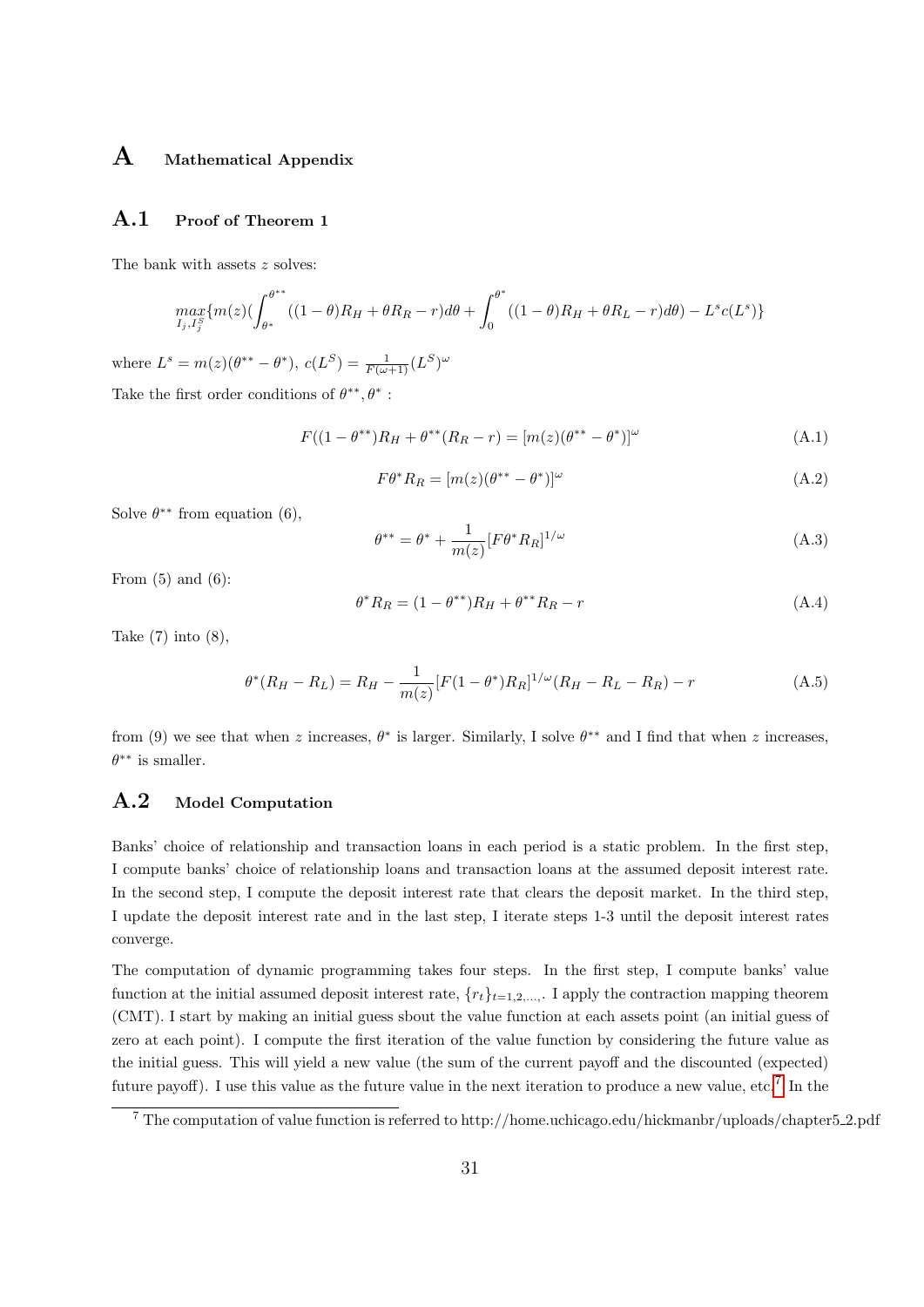second step, I solve banks' problems and compute the deposit interest rate that clears the deposit market in each period. In the third step, I update the deposit interest rates,  $\{r_t\}_{t=1,2,...}$  and in the last step, I iterate step 1-3 until the deposit interest rates converge.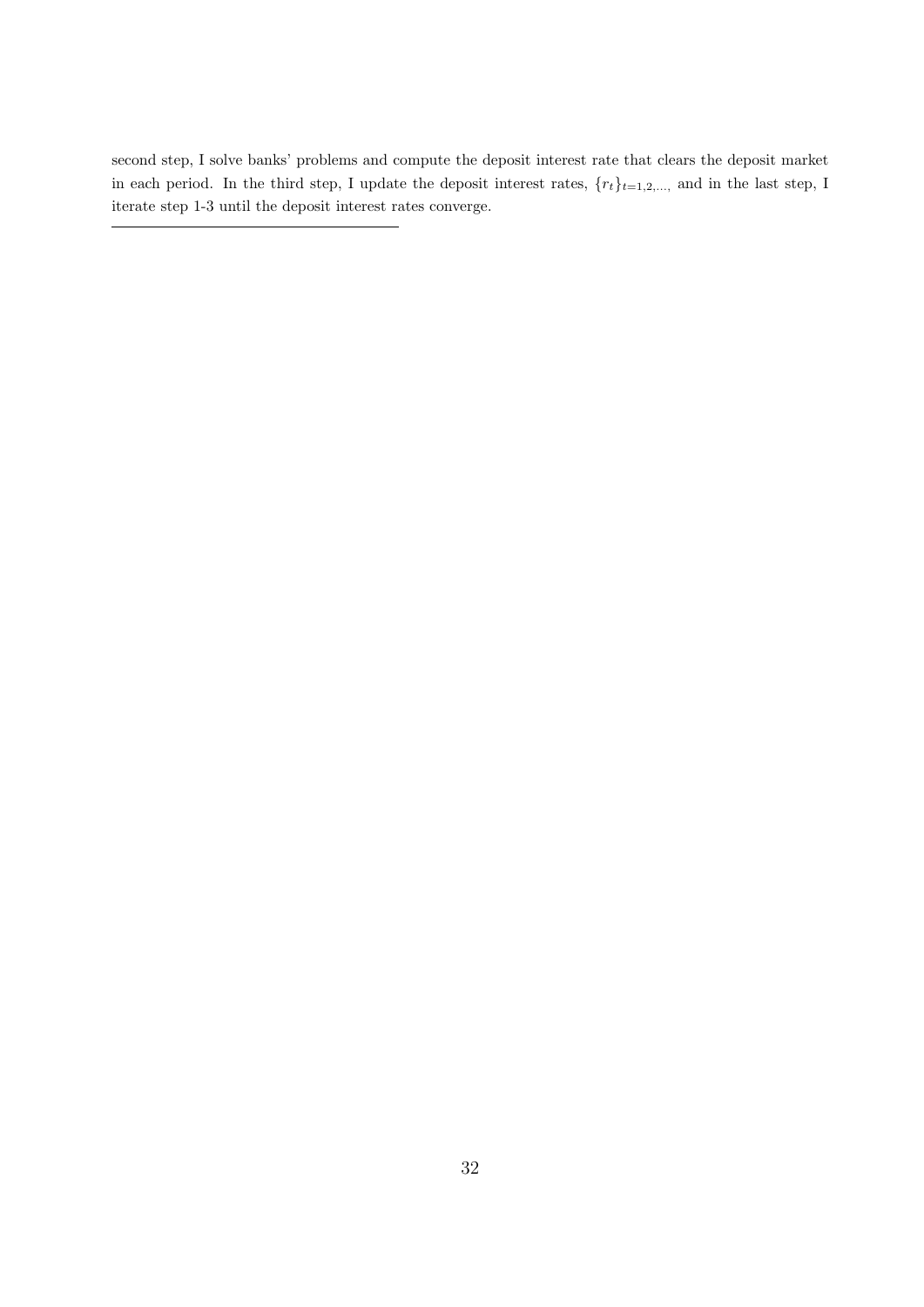# **B** Tables and Figures

| definitions                                  | variables                 |  |
|----------------------------------------------|---------------------------|--|
| total loans and leases                       | total loans               |  |
| loans to small businesses and small farms    | relationship loans, $L^S$ |  |
| sum of loans past due, unaccrual and charged | delinquency rate          |  |
| off/ total loans                             |                           |  |

# Table 2: Definitions of variables

|  |  | Table 3: Summary of statistics |
|--|--|--------------------------------|
|--|--|--------------------------------|

| 2002-2007, 2012-2017, No.of banks= 78190 |      |       |                                |        |
|------------------------------------------|------|-------|--------------------------------|--------|
| <i>variables</i>                         | mean | std   | $\boldsymbol{m}\boldsymbol{m}$ | max    |
| total loans                              | 1052 | 16800 |                                | 940000 |
| small businesses loans                   | 47   | 447   |                                | 29800  |
| delinquent loans                         | 31   | 759   |                                | 82300  |
| total interest and fee income on loans   | 37   | 593   |                                | 38400  |

Note: All the numbers are in millions of constant 2017 U.S. dollar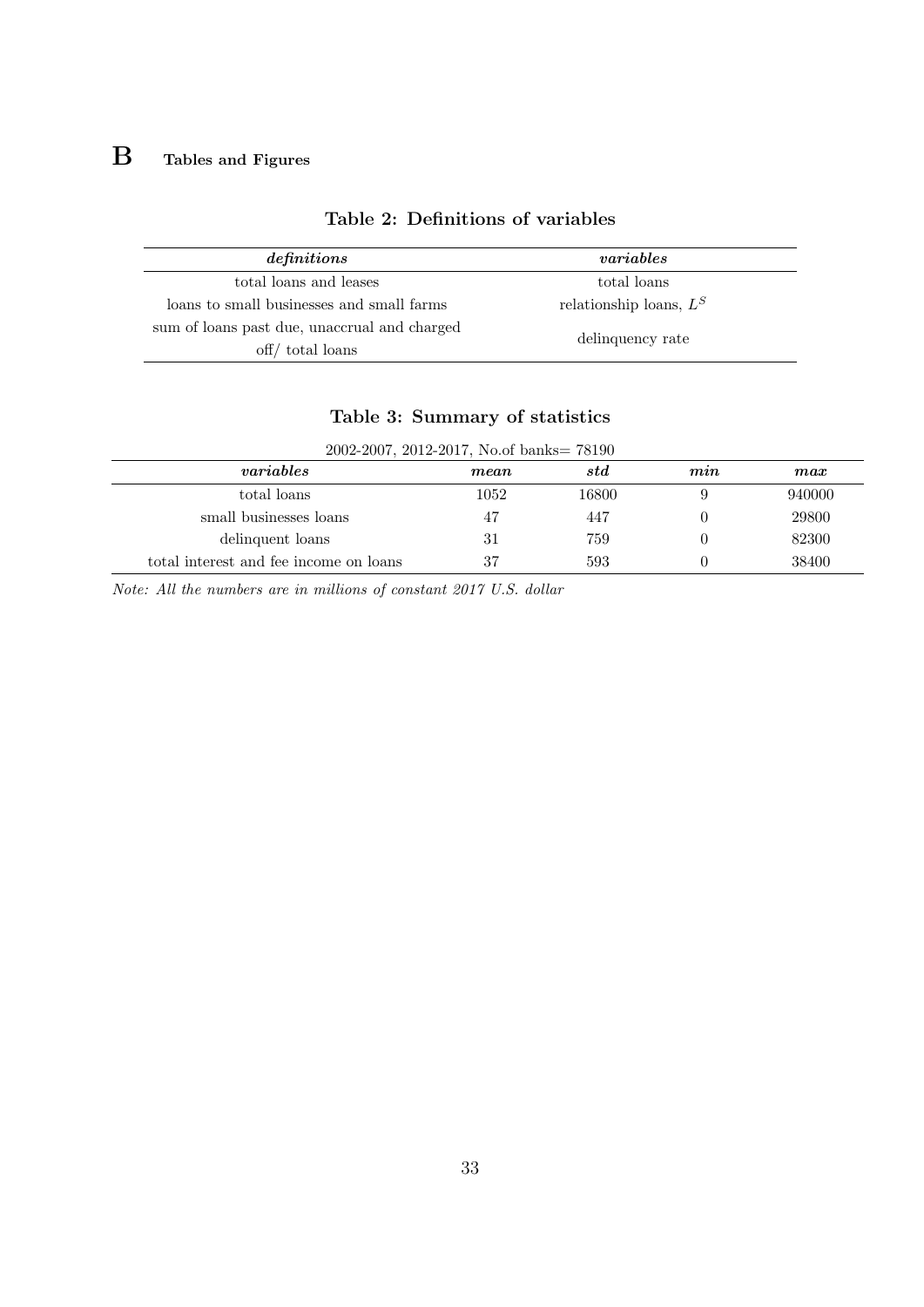| parameter        | description                                 | value     | moments                                                  |  |
|------------------|---------------------------------------------|-----------|----------------------------------------------------------|--|
| $M_0$            | parameters in the technology                | 1339      | total loans: mean                                        |  |
| $\alpha$         | of evaluating borrowers' credit             | .89       | market concentration                                     |  |
| F                | parameters in the technology                | 148       | small business loans:                                    |  |
| $\omega$         | of building relationships                   | .0279     | shares and amounts in each year                          |  |
| $R_L$            | liquidation value                           | .34       | share of small business loans                            |  |
| $R_R$            | return from restructured debt               | .55       | delinquency rate: mean                                   |  |
| $R_H$            | sum of principal and interest rate          | 1.0375    | interest incomes from $\text{loan}/\text{accrual}$ loans |  |
| $\lambda$        | measure of technological improvement        | .0365     | annual loan growth rate                                  |  |
|                  |                                             |           | cost reduction in processing data                        |  |
| $\gamma$         |                                             |           | market concentration                                     |  |
| A                | parameter in assets accumulation technology | $.36\,$   |                                                          |  |
| $\mu$            | mean of the log of the staying costs        | $\bf 5$   | number of small banks                                    |  |
| $\sigma$         | std of of the log of the staying costs      | 7.8       |                                                          |  |
| $\mu_z$          | log of assets of new born banks             | 27.5      | mean of loans of new born banks                          |  |
| $\sigma_z$       |                                             | .3        | std of of loans of new born banks                        |  |
| $\boldsymbol{B}$ | measure of new born banks                   | 89        | number of newly entered banks                            |  |
| $\mu_0$          | log of assets of incumbent banks            | 21        |                                                          |  |
| $\sigma_0$       |                                             | $\cdot$ 4 |                                                          |  |
| $n_r$            | parameter in deposit supply function        | .152      |                                                          |  |

Table 4: Values of parameters and targeted moments

Note: This table shows the values for each parameter.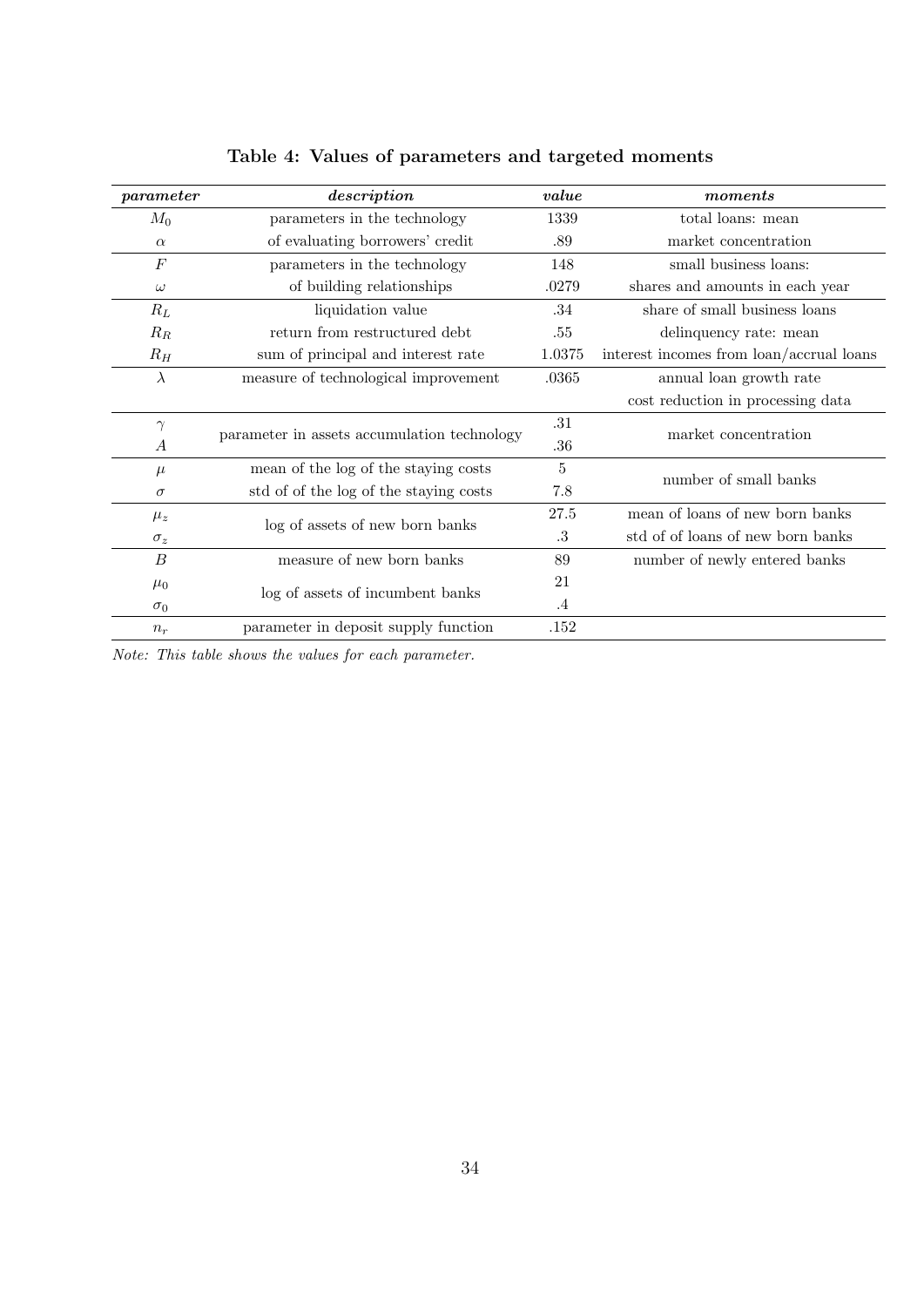Table 5: Moments Comparison I

| parameter            | $r_{1,12}$<br>$r_{1,1}$ | $r_{2,12}$<br>$r_{2,1}$ |
|----------------------|-------------------------|-------------------------|
| $M_0 = 1636$         | .94                     | .96                     |
| $\alpha = .9$        | .5                      | .88                     |
| $\mu_0 = 21.2$       | 1.11                    | 1.17                    |
| $\sigma_0 = .42$     | 1.1                     | 1.08                    |
| $_{\text{baseline}}$ | 1.14                    | 1.09                    |

Note: In the table, the ratio of loan standard variation to total loans, is defined as  $r_{1t}$  and the ratio of average loans of large banks (banks in the top 25%) and the average loans of small banks (banks in the bottom 25%), is defined as  $r_{2t}$ , where  $t = 1, ..., 12$ .

| parameter        |       | delinquency rate number of small banks | loan share of large banks |
|------------------|-------|----------------------------------------|---------------------------|
| $F = 181$        | .0208 | 3541                                   | 80.7\%                    |
| $\omega = .0259$ | .0227 | 3224                                   | 81.3%                     |
| $R_R = .56$      | .0226 | 2771                                   | 84.3%                     |
| $n_r = .15$      | .0233 | 2514                                   | 80.9%                     |
| baseline         | .023  | 2790                                   | 80.8%                     |

Table 6: Moments Comparison II

Note:In the table, the delinquency rate, the number of small banks, and the loan share of large banks are the average of these moments for each year. Small banks are banks with loans totaling less than \$100 dollars, and large banks are banks with loans totaling more than \$1 billion.

| parameter        | $r_{1,12}$<br>$r_{1,1}$ | 2,12<br>$r_{2,1}$ |
|------------------|-------------------------|-------------------|
| $\lambda = .043$ | .72                     | 1.03              |
| $\gamma = .29$   | 1.18                    | 1.12              |
| $A=.38$          | 1.13                    | 1.16              |
| baseline         | 1 14                    | 1.09              |

Table 7: Moments Comparison III

Note:In the table, the ratio of loan standard variation to total loans, is defined as  $r_{1t}$  and the ratio of average loans of large banks (banks in the top 25%) and the average loans of small banks (banks in the bottom 25%), is defined as  $r_{2t}$ , where  $t = 1, ..., 12$ .